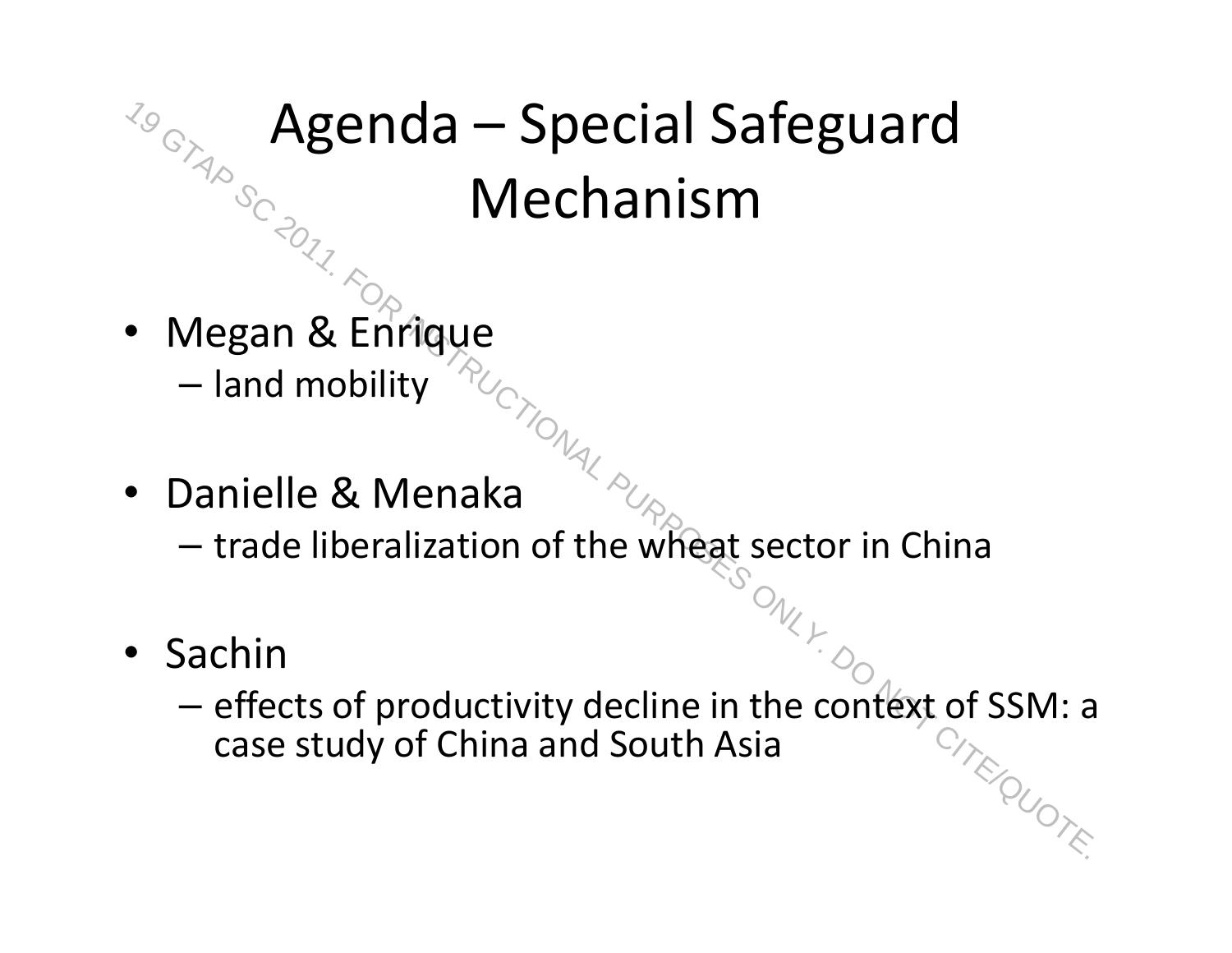### Agenda

• Guanghua

– $-$  effects of GDP growth in China on wheat trade

- Beth & Nihan
- –- the impact of regional agricultural technology shifts upon wheat markets**19 GTAP SC 2011.**<br> **19 GTAP SC 2011.**<br> **19 GTAP SC 2012 SC 2012 SC 2012 SC 2013.**<br> **19 Beth & Nihan**<br> **19 Heth & Nihan**<br> **19 Heth & Nihan**<br> **19 Heth & Nihan**<br> **19 Heth & Nihan**<br> **19 Heth & Nihan**<br> **19 Heth & Nihan**<br> **19**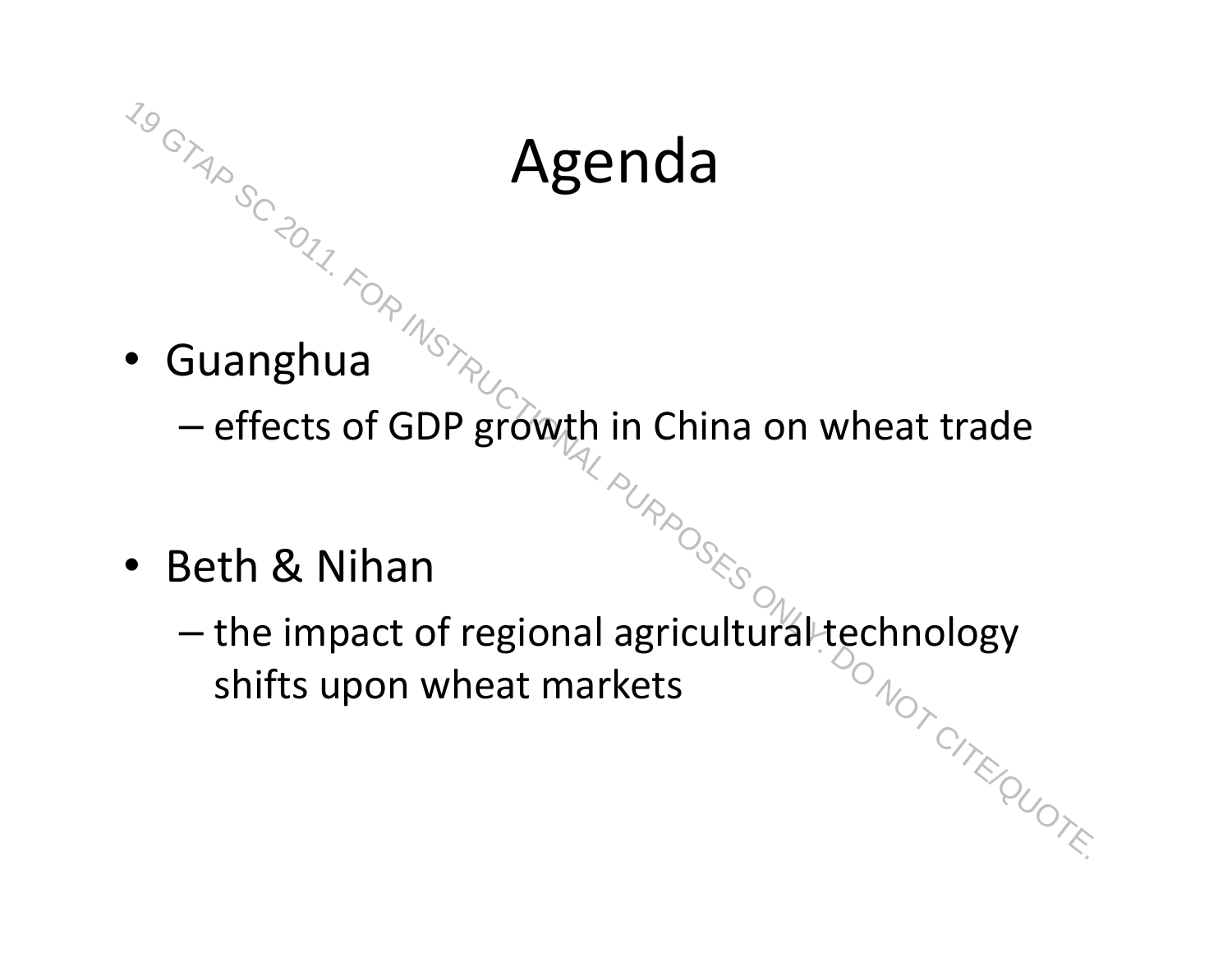## Extension

- The original model did not allow land mobility.
- We allow the elasticity of transformation for land to change by setting ETRAE to -1 for every region.**Extension**<br>
• The original model did not allow land mobility<br>
• We allow the elasticity of transformation for<br>
land to change by setting ETRAE to -1 for<br>
every region.<br>
• This allows land to produce other crops.
- This allows land to produce other crops.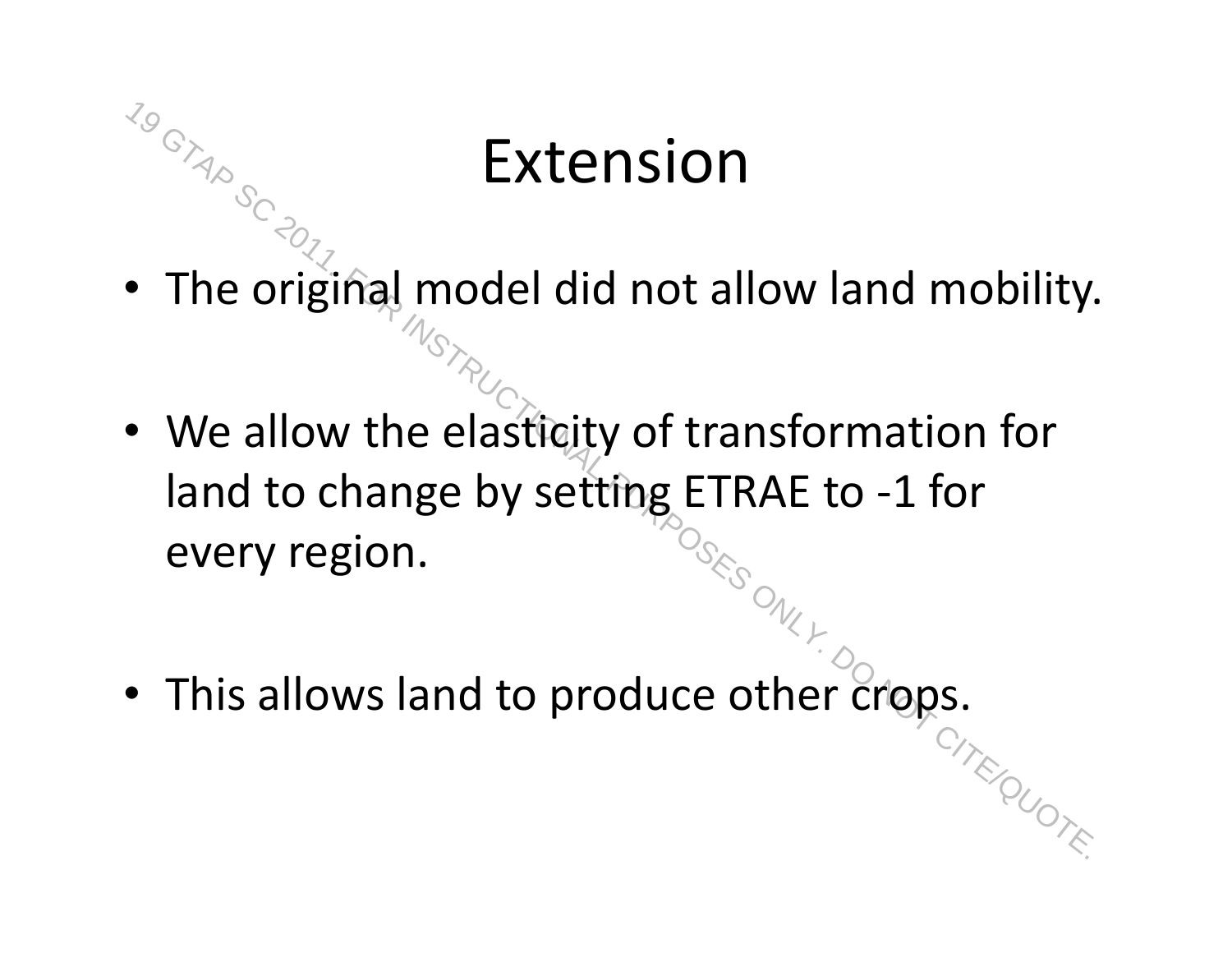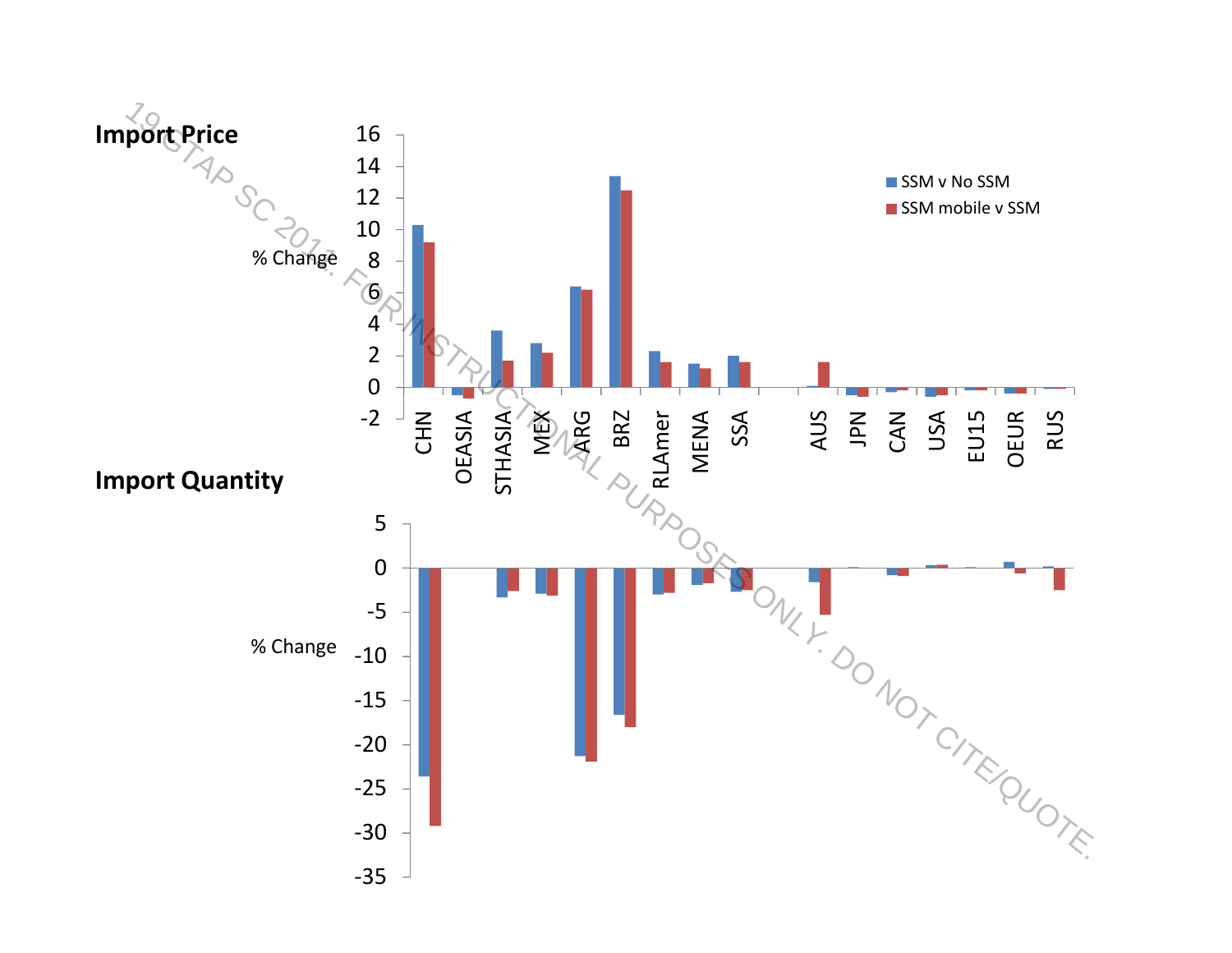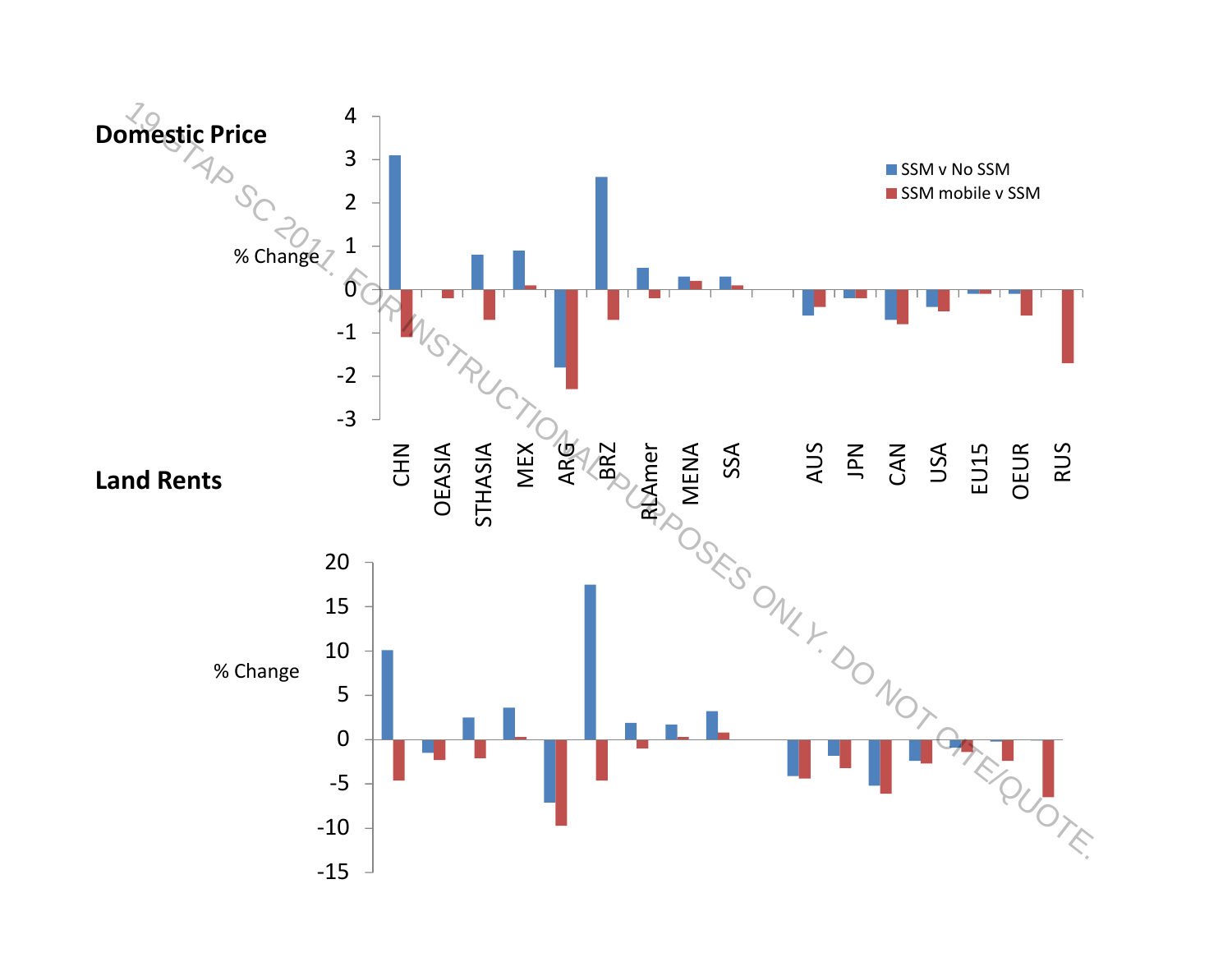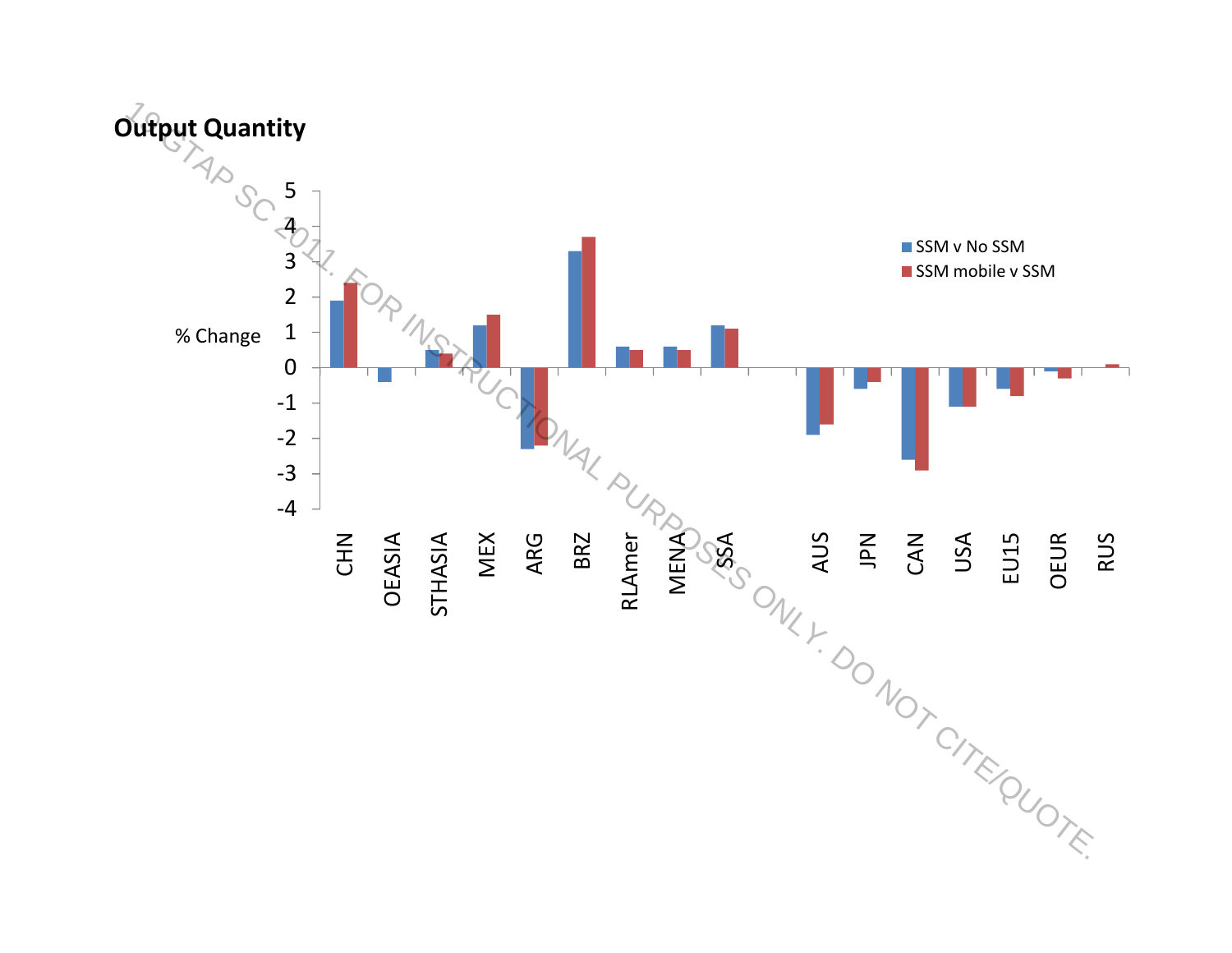## Conclusions

• Import prices of wheat increase after SSM across developing economies (mainly Brazil and China), although mitigated by land mobility.

- Land mobility permits Brazil and China to produce more wheat. Countries will also import comparatively less wheat with land mobility.**19 GRAVIT CONCLUSIONS**<br>
• Import prices of wheat increase after SSM across<br>
developing economies (mainly Brazil and China),<br>
although mitigated by land mobility.<br>
• Land mobility permits Brazil and China to produce<br>
more
- Domestic prices of wheat and corresponding land rents decrease following land mobility in Brazil and China.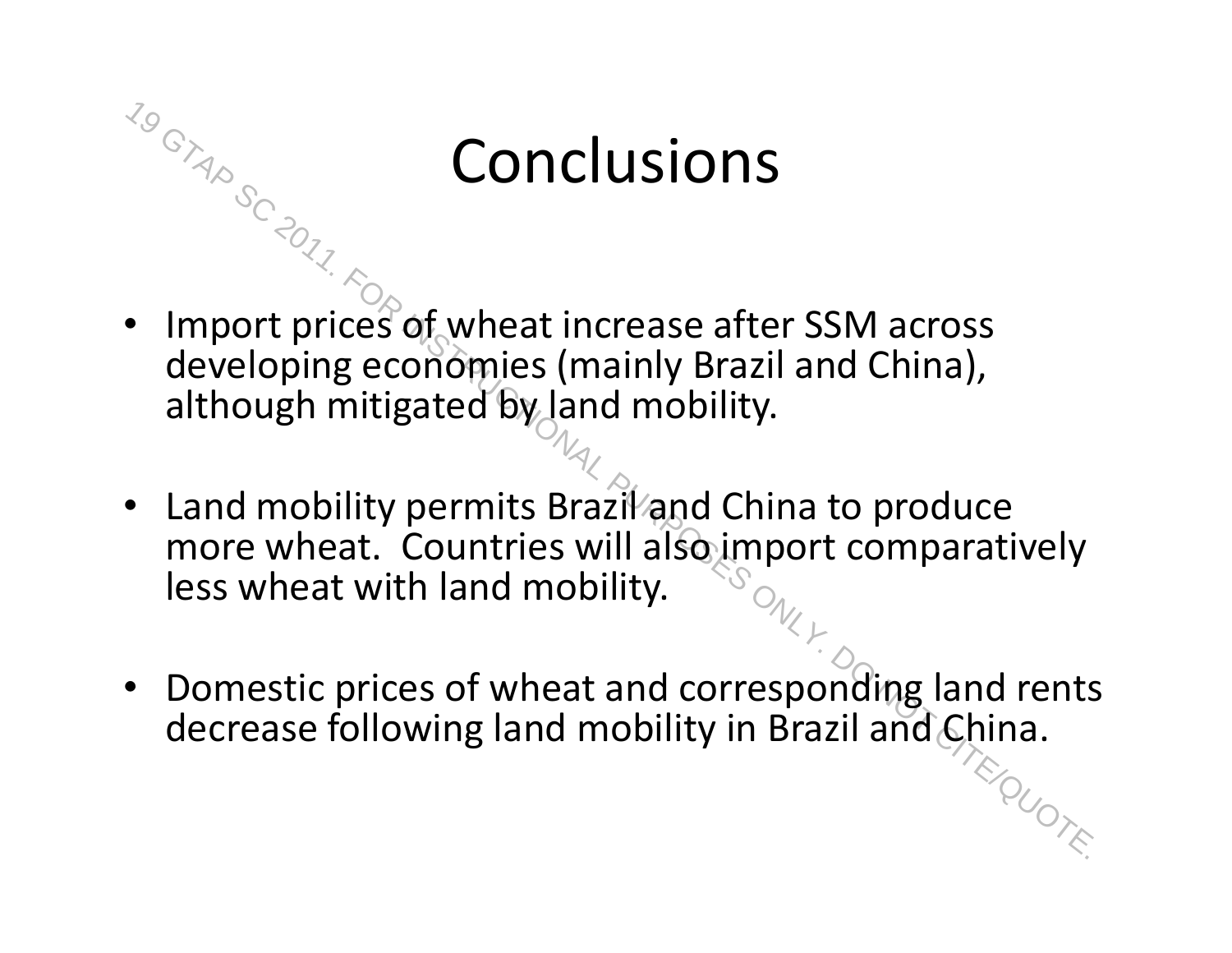### LIBERALIZATION OF THE WHEAT SECTOR IN CHINA WITH SSM<sup>77</sup>

FOCUS ON EMPLOYMENT EFFECTS<br>FOCUS ON EMPLOYMENT EFFECTS<br>ALL PURPOSES ONLY. DO NOT CITE/QUOTE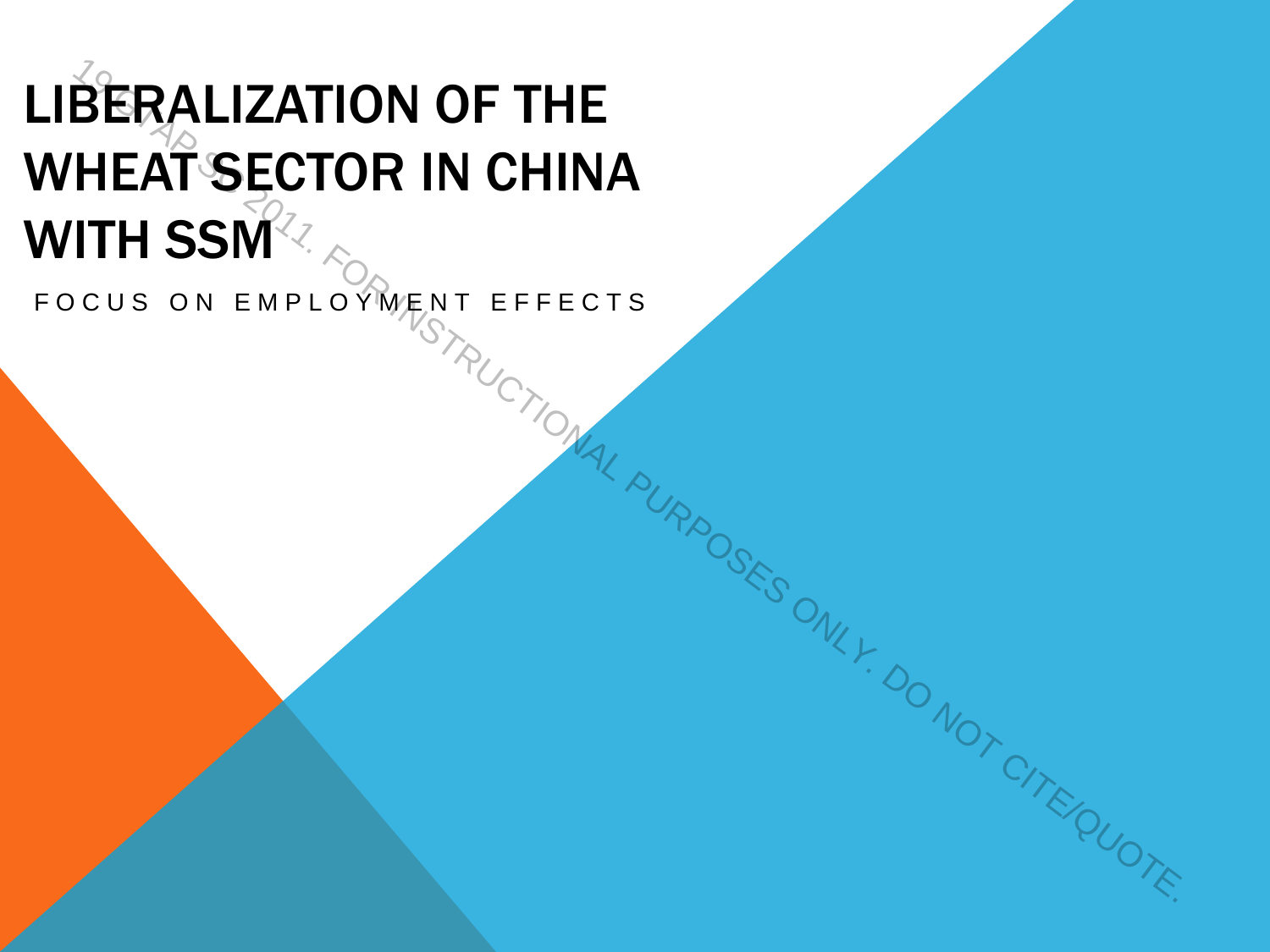#### **EXPLANATION OF EXPERIMENT**

#### **Shock: Remove China's tariffs on wheat from all regions**

Shock tms("wht",  $REG$ , "CHN") = target% 0

**Modify closure: Allow for unemployment of skilled and unskilled labor in China**

 swap qo("unsklab", "CHN") = pfactreal("unsklab", "CHN"); swap qo("sklab", "CHN")  $\cong$  pfactreal("sklab","CHN"); **EXPLANATION OF EXPERIMENT**<br>
Shock: Remove China's tariffs on wheat from all regions<br>
• Shock:tms("wht",REG,"CHN") = target% 0<br>
Modify closure: Allow for unemployment of skilled and<br>
unskilled labor in China<br>
• swap qo("un

**Analyze: Find employment and welfare effects with and**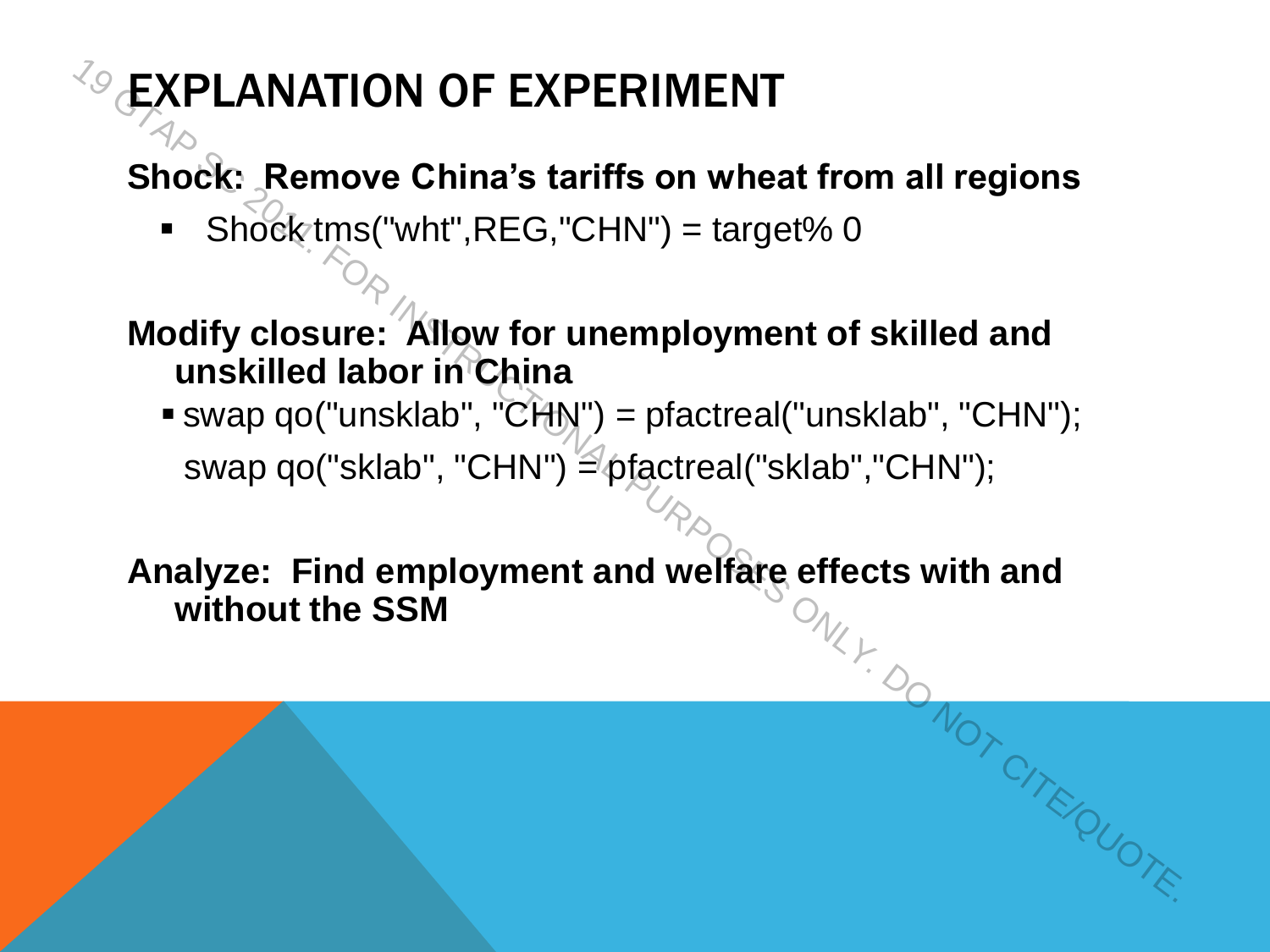#### LIBERALIZATION WITH THE SSM: OFFSETTING *S* **ARIFF EFFECTS Initial**

- **Initial tariffs are brought to zero and the level of imports in China increases enough to trigger the Q-SSM.** *Every exporter now faces the Q-SSM rates.*
- **Price response in China: Import prices,** *pms***, decrease in most regions as expected. The market price of wheat in China,** *pm***, decreases by 7.9%. This results in a 7.9% decrease in the supply price,** *ps***.**

| <sup>79</sup> JARIFF EFFECTS          |                            |                | <b>Initial</b> |                  |               | <b>Final</b> |
|---------------------------------------|----------------------------|----------------|----------------|------------------|---------------|--------------|
|                                       |                            | <b>Initial</b> | imports        | <b>Tariff</b>    | <b>Final</b>  | imports      |
| Initial tariffs are brought to        |                            | <b>Tariff</b>  |                | (million Removal | <b>Tariff</b> | (million     |
|                                       | <b>Region</b>              | (%)            | \$)            | (%)              | (%)           | \$)          |
| zero and the level of imports         | 1 AUS                      | 114            | 53             | 0                | 30            | 127          |
| in China increases enough             | 3 JPN                      | 114            | $\Omega$       | 0                | 30            | <sup>0</sup> |
| to trigger the Q-SSM. Every           | <b>4 OEASIA</b>            | 87             | 0              | 0                | 30            | 0            |
| faces<br>the<br>exporter now          | <b>5 STHASIA</b>           | $\mathbf{0}$   | 0              | 0                | 30            | $\Omega$     |
|                                       | 6 CAN                      | 114            | 258            | 0                | 30            | 606          |
| Q-SSM rates.                          | 7 USA                      | 114            | 41             | 0                | 30            | 100          |
|                                       | 8 MEX                      | $\mathbf{0}$   | 0              | 0                | 30            | $\mathbf 0$  |
|                                       | 9 ARG                      | 114            | 4              | 0                | 30            | 11           |
| <b>Price</b><br>in China:<br>response | <b>10 BRZ</b><br>11 RLAmer | $\mathbf{0}$   | 0              | 0                | 30            | $\mathbf{0}$ |
| Import prices, <i>pms</i> , decrease  | 12 EU15                    | 0<br>114       | 0<br>9         | 0<br>0           | 30<br>30      | 0<br>22      |
|                                       | <b>13 OEUR</b>             | 111            | 3              | 0                | 30            | 6            |
| in most regions as expected.          | <b>14 RUS</b>              | $\mathbf{0}$   | 0              | 0                | 30            | 0            |
| The market price of wheat in          | 15 MENA                    | $\ell$ o'      |                | 0                | 30            | 0            |
| China, <i>pm</i> , decreases<br>by    | <b>16 SSA</b>              | 0              |                | 0                | 30            | 0            |
| $7.9\%$ . This results in a $7.9\%$   | 17 ROW                     | 0              |                | 0                | 30            | 0            |
|                                       |                            |                |                |                  |               |              |
| decrease in the supply price,         |                            |                |                |                  |               |              |
| ps.                                   |                            |                |                |                  |               |              |
|                                       |                            |                |                |                  |               |              |
|                                       |                            |                |                | NOT CITE QUOTE   |               |              |
|                                       |                            |                |                |                  |               |              |
|                                       |                            |                |                |                  |               |              |
|                                       |                            |                |                |                  |               |              |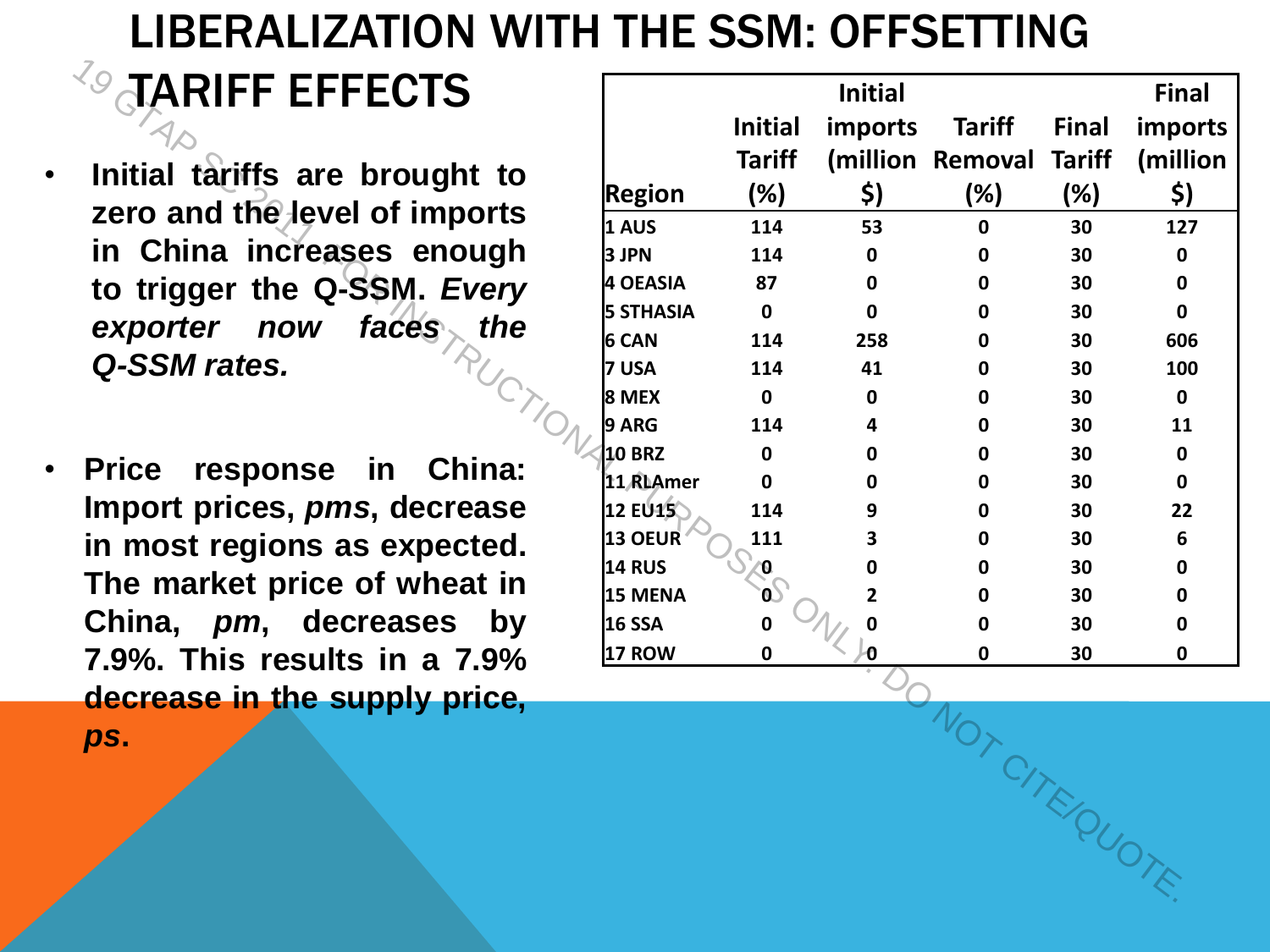#### LIBERALIZATION WITHOUT THE SSM

- **Initial tariffs are brought to zero.**
- **Price response in China: Import prices,** *pms***, decrease in most regions as expected. The market price of wheat in China,** *pm***, decreases by 8.3%. This results in a 8.3% decrease in the supply price,** *ps***.**

| LIBERALIZATIUN WITHUUT THE SSIVI<br>$Z_{\mathcal{Q}}$ |                  |                |                |               |                |
|-------------------------------------------------------|------------------|----------------|----------------|---------------|----------------|
|                                                       |                  |                | <b>Initial</b> |               | <b>Final</b>   |
| Initial tariffs are brought to                        |                  | <b>Initial</b> | imports        | <b>Final</b>  | imports        |
|                                                       |                  | <b>Tariff</b>  | (million       | <b>Tariff</b> | (million       |
| zero.                                                 | <b>Region</b>    | (%)            | \$)            | (%)           | \$)            |
|                                                       | 1 AUS            | 114            | 53             | $\mathbf 0$   | 177            |
|                                                       | 3 JPN            | 114            | $\mathbf 0$    | 0             | $\mathbf{0}$   |
| response in / China:<br><b>Price</b>                  | <b>4 OEASIA</b>  | 87             | $\mathbf 0$    | 0             | $\mathbf 0$    |
| Import prices, pms, decrease                          | <b>5 STHASIA</b> | $\mathbf 0$    | $\mathbf{0}$   | $\mathbf 0$   | 0              |
|                                                       | <b>6 CAN</b>     | 114            | 258            | 0             | 836            |
| in most regions as expected.                          | 7 USA            | 114            | 41             | 0             | 140            |
| The market price of wheat in                          | 8 MEX            | $\mathbf{0}$   | $\bf{0}$       | $\Omega$      | $\mathbf{0}$   |
| China, <i>pm</i> , decreases<br>by                    | 9 ARG            | 114            | 4              | 0             | 15             |
|                                                       | <b>10 BRZ</b>    | 0              | 0              | 0             | 0              |
| 8.3%. This results in a 8.3%                          | 11 RLAmer        | 0              | 0              | 0             | 0              |
| decrease in the supply price,                         | <b>12 EU15</b>   | 114            | 9              | $\Omega$      | 32             |
| ps.                                                   | <b>13 OEUR</b>   | A11            |                | 0             | 9              |
|                                                       | <b>14 RUS</b>    | $\mathbf{C}$   |                | $\Omega$      | 0              |
|                                                       | <b>15 MENA</b>   | 0              |                | 0             | 0              |
|                                                       | <b>16 SSA</b>    | $\Omega$       | O              | 0             | 0              |
| <b>Both import and market price</b>                   | 17 ROW           | 0              |                | 0             | 0              |
| effects are greater without<br>the SSM.               |                  |                |                |               |                |
|                                                       |                  |                |                |               | NOT CITE QUOTE |

• **Both import and market price effects are greater** *without the SSM.*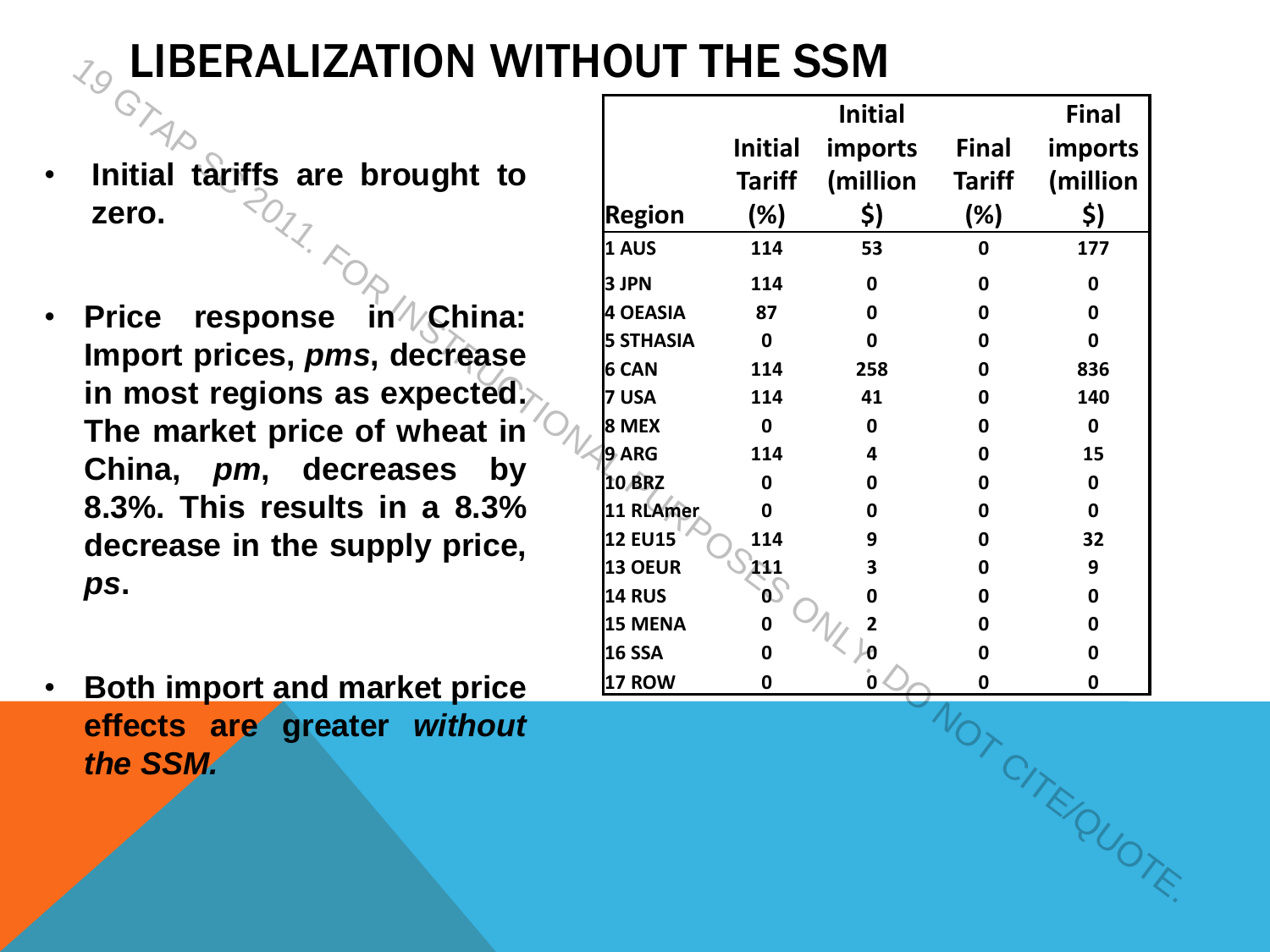#### **THE TRADE BALANCE AND THE WHEAT SECTOR IN CHINA**

**In both simulations:**

- **The price of wheat imports into China decreases due to the removal of the tariff.**
- **The price of wheat sourced from China also decreases.**
- **The resulting increase in exports of Chinese wheat to other regions overpowers the increase of imports of wheat into China, resulting in a positive change in the volume of the trade balance for China with most regions.**

These effects are larger without the SSM. <sup>37</sup> G<sub>MAR SC</sub> 2012. The SC 2012 CITE/QUOTE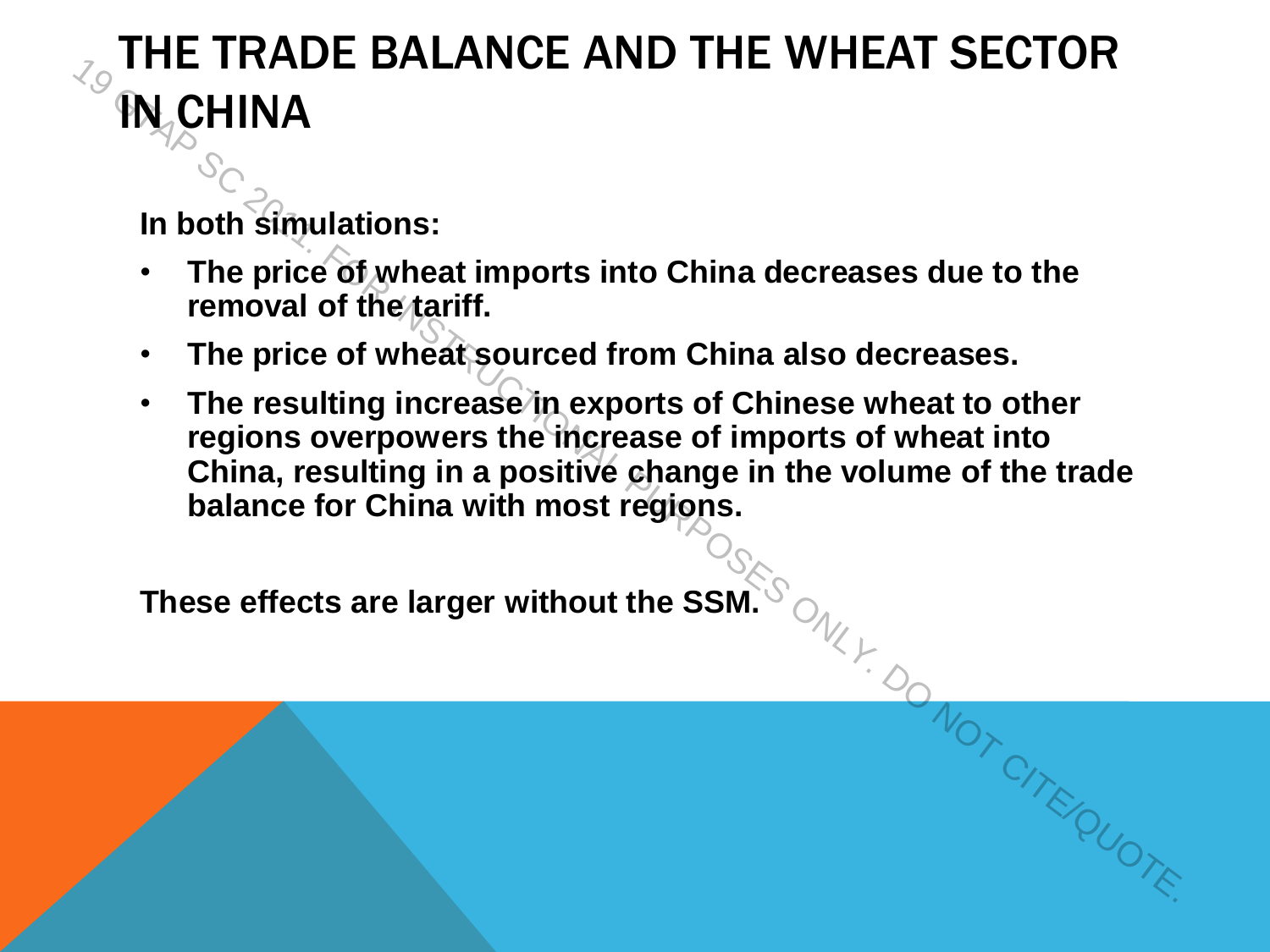# *TO* FACTOR INPUTS USED IN THE PRODUCTION OF  $W$ HEAT

| <b>OR</b> M Factor Inputs | <b>Proportion of factor</b><br>inputs |                        |
|---------------------------|---------------------------------------|------------------------|
| 1 Land                    | CTIONAL PURPOSES<br>0.2900            |                        |
| 2 UnSkLab                 | 0.5853                                |                        |
| 3 SkLab                   | 0.0047                                |                        |
| 4 Capital                 | 0.1200                                |                        |
| 5 NatlRes                 | 0.0000                                |                        |
|                           |                                       |                        |
|                           |                                       | SNL I-DONOT CITEQUOTE. |
|                           |                                       |                        |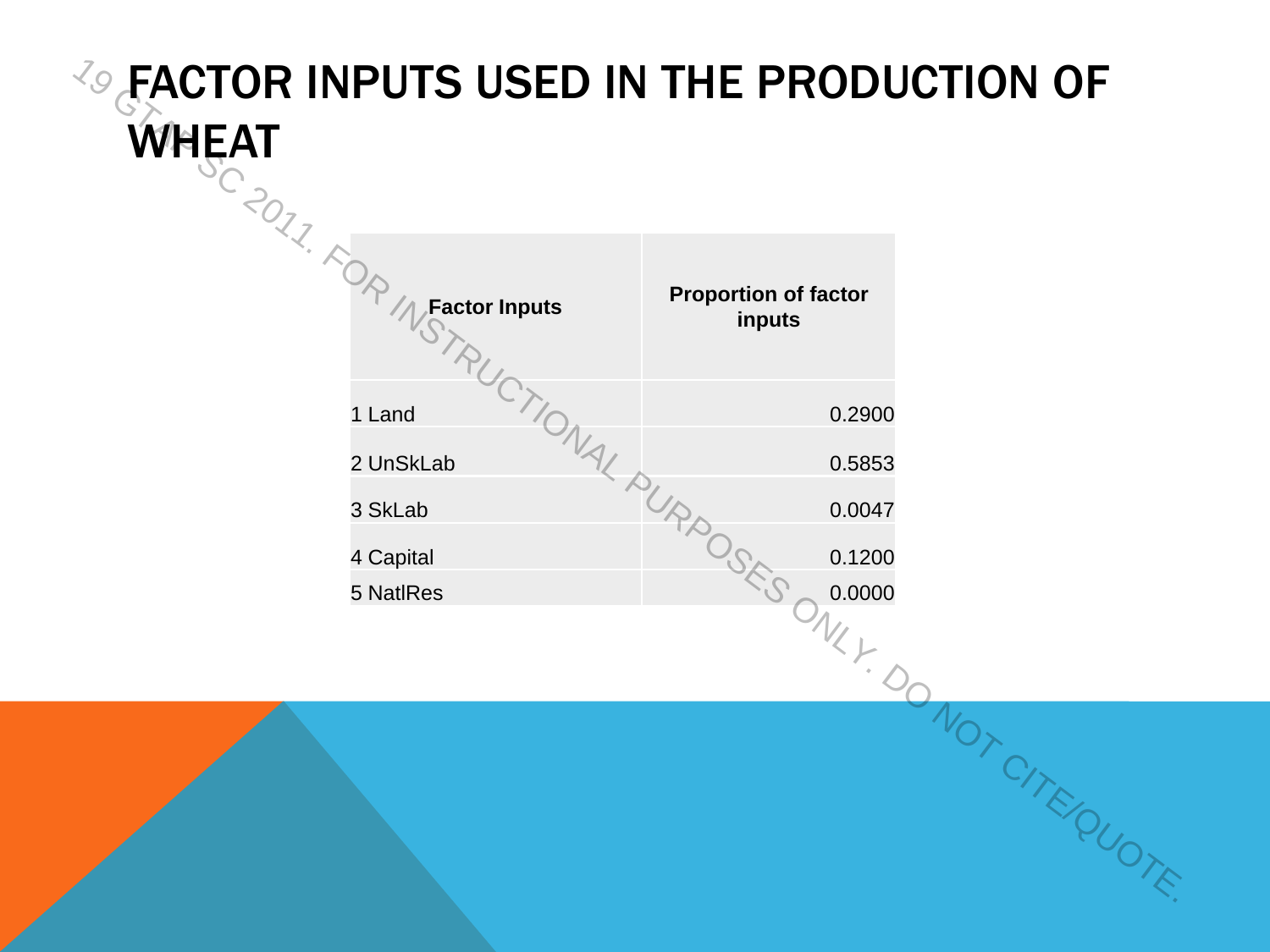#### CHANGE IN QUANTITY DEMANDED OF FACTOR INPUTS

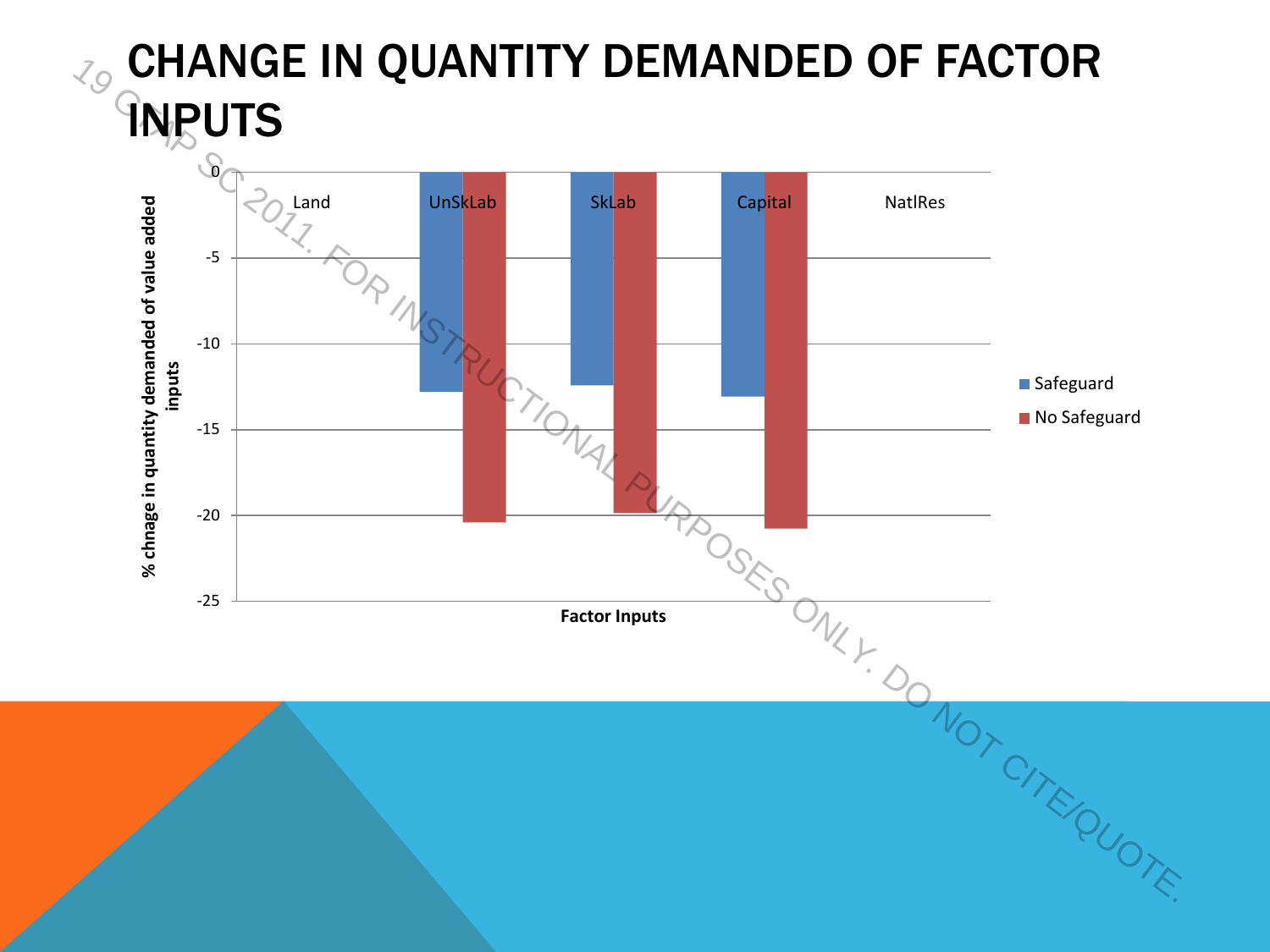# CHANGES IN OUTPUT AND FACTOR DEMAND IN **<sup>C</sup>OTHER SECTORS**

| <b>Sectors</b> | With<br><b>Safeguard</b> | <b>Without</b><br><b>Safeguard</b> |  |  |  |  |
|----------------|--------------------------|------------------------------------|--|--|--|--|
| 1 wheat        | $-9.9$                   | 16,0                               |  |  |  |  |
| 2 othrcrps     | 0.5                      | 0.7                                |  |  |  |  |
| 3 natres       | 0.1                      | 0.2                                |  |  |  |  |
| 4 lvstk        | 0.4                      | 0.7                                |  |  |  |  |
| 5 pfood        | 0.5                      | 0.8                                |  |  |  |  |

|                |                                              |                |                | othrcrps                        |                                    |                |                                 |                            |
|----------------|----------------------------------------------|----------------|----------------|---------------------------------|------------------------------------|----------------|---------------------------------|----------------------------|
|                | $\mathcal{S}_{C_{20_{\mathbb{Z}^{\cdot}}} }$ |                |                | <b>With</b><br><b>Safeguard</b> | <b>Without</b><br><b>Safeguard</b> |                |                                 |                            |
| <b>Sectors</b> | With                                         | <b>Without</b> | <b>UnSkLab</b> | 0.87                            | 1.37                               |                |                                 |                            |
|                | Safeguard                                    | Safeguard      | <b>SkLab</b>   | 1.32                            | 2.07                               |                | nagr                            |                            |
| 1 wheat        | $-9.9$                                       | $-16,0$        | Capital        | 0.58                            | 0.92                               |                | <b>With</b><br><b>Safeguard</b> | <b>Without</b><br>Safeguar |
| 2 othrcrps     | 0.5                                          | 0.7            |                |                                 |                                    | <b>UnSkLab</b> | 0.23                            | 0.                         |
| 3 natres       | 0.1                                          | 0.2            |                |                                 |                                    | <b>SkLab</b>   | 0.62                            | 0.                         |
| 4 lvstk        | 0.4                                          | 0.7            |                | pfood                           |                                    | Capital        | $-0.03$                         | $-0.$                      |
| 5 pfood        | 0.5                                          | 0.8            |                | With<br><b>Safeguard</b>        | <b>Without</b><br><b>Safeguard</b> |                |                                 |                            |
|                |                                              |                | <b>UnSkLab</b> | 0.64                            | 1.02                               |                |                                 |                            |
|                |                                              |                | <b>SkLab</b>   | 0.97                            | 1.53                               |                |                                 |                            |
|                |                                              |                | Capital        | 0.42                            | 0.66                               |                |                                 |                            |
|                |                                              |                |                |                                 |                                    |                | JONOT CITE QUOTE.               |                            |

| nagr    |                          |                                    |  |  |  |  |
|---------|--------------------------|------------------------------------|--|--|--|--|
|         | With<br><b>Safeguard</b> | <b>Without</b><br><b>Safeguard</b> |  |  |  |  |
| UnSkLab | 0.23                     | 0.29                               |  |  |  |  |
| SkLab   | 0.62                     | 0.74                               |  |  |  |  |
| Capital | $-0.03$                  | $-0.03$                            |  |  |  |  |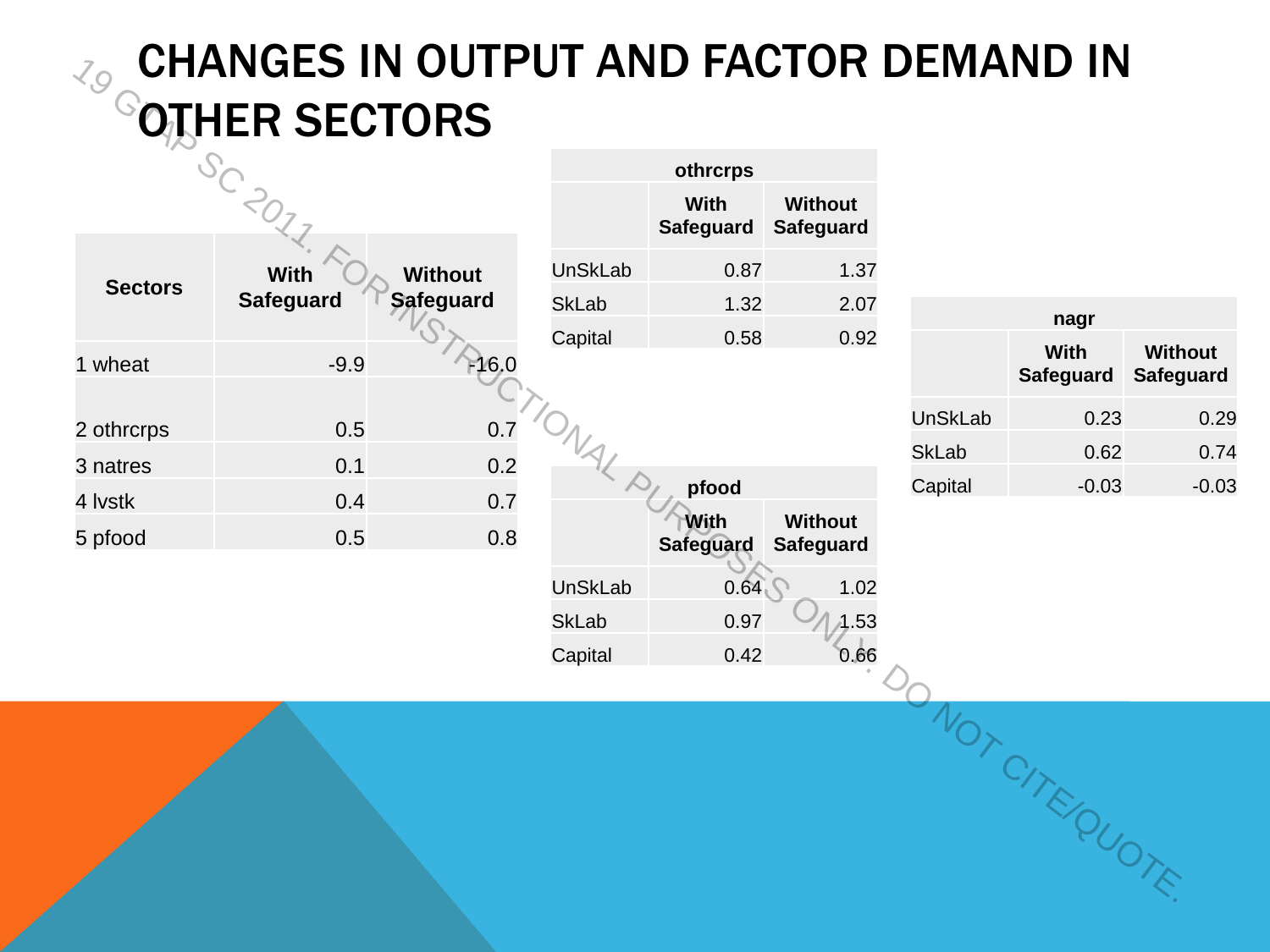#### WELFARE DECOMPOSITION

|            |             | <b>Without</b><br>safeguard |                           |
|------------|-------------|-----------------------------|---------------------------|
| 1 alloc_A1 | 501.74      | 681.49                      |                           |
| 2 endw_B1  | 1203.32     | 1883.1                      |                           |
| 3 tech_C1  | $\mathbf 0$ | 0                           |                           |
| 4 pop_D1   | $\mathbf 0$ | 0                           |                           |
| 5 tot_E1   | $-139.49$   | $-204.05$                   |                           |
| 6 IS_F1    | 7/61        | 10.25                       |                           |
| 7 pref_G1  |             | 0                           |                           |
| Total      | 1573.18     | 2370.79                     |                           |
|            |             |                             | W.V. L. DO NOT CITE QUOTE |
|            |             |                             |                           |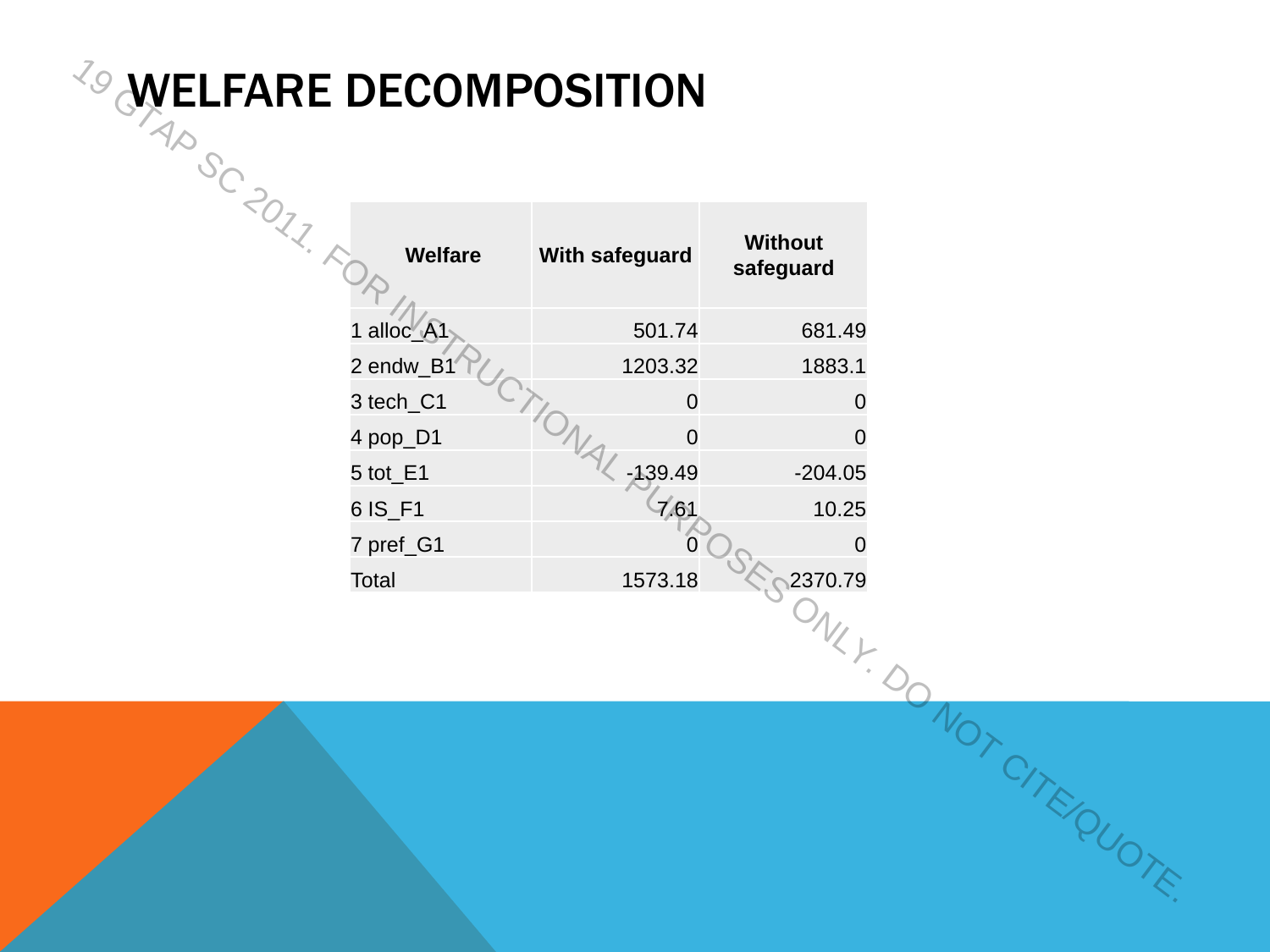#### <sup>7</sup>® CONCLUSION

- **Price and quantity effects are smaller under the simulation with safeguards .**
- **Change s in factor inputs used in production is greater under the simulation without safeguards .**
- Welfare increases under both simulations, but is greater under the **simulation with no safeguards.**
- **In this model any tariff reduction will result in an increase in welfare due to allocative efficiency.**<br> **to allocative** efficiency.<br> **19 GETAP SC 2014.**<br>
A SC 2014. PURPORES ONLY. DO NOT CITE/QUOTE.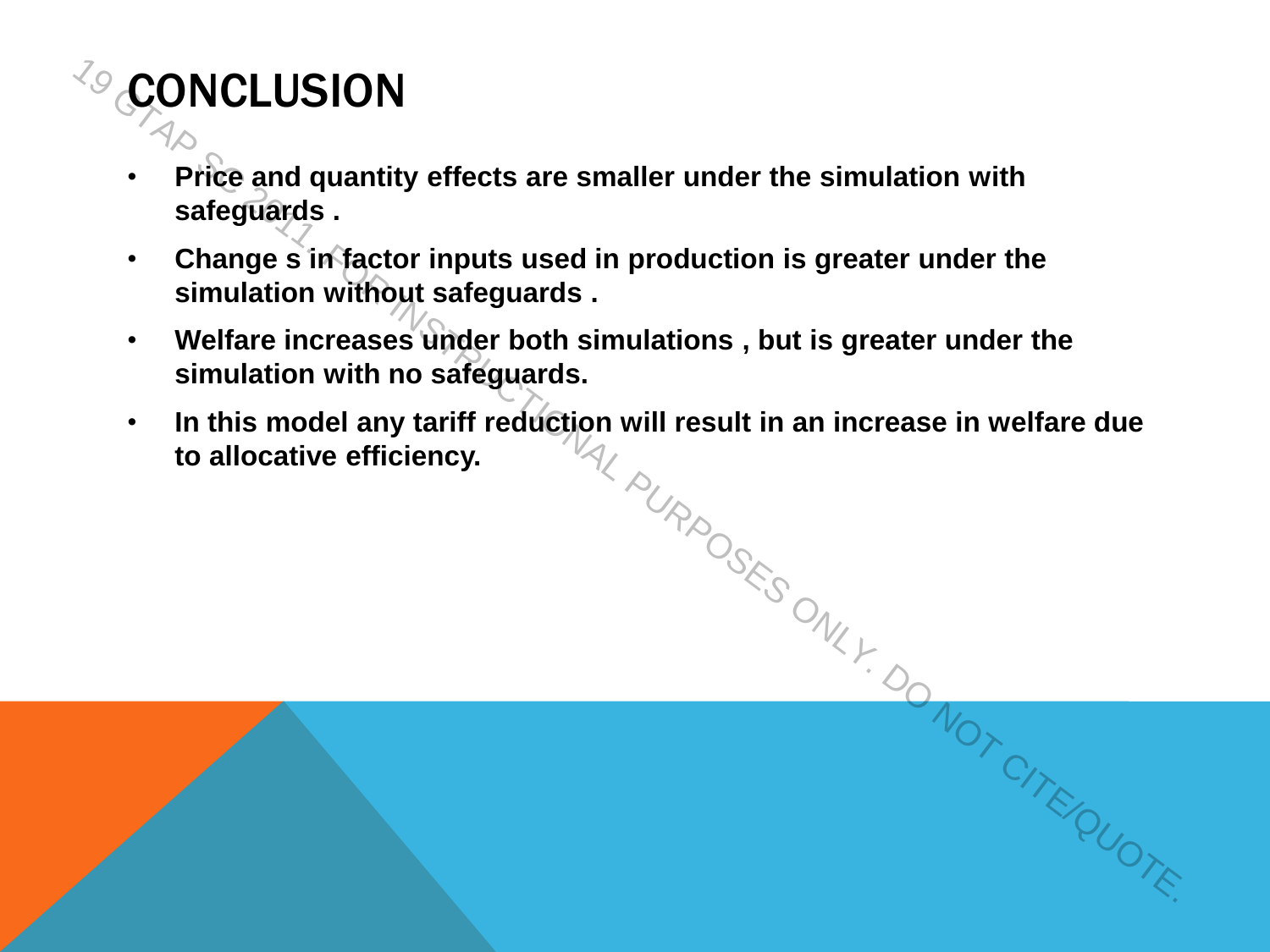# Effect of Productivity Decline in the Context of SSM: A Case Study of China and South AsiaTHE SCRIP SCRIP SCRIP SCRIP SCRIP SCRIP SCRIP SCRIP SCRIP SCRIP SCRIP SCRIP SCRIP SCRIPT SCRIPT SCRIPT SCRIPT SCRIPT SCRIPT SCRIPT SCRIPT SCRIPT SCRIPT SCRIPT SCRIPT SCRIPT SCRIPT SCRIPT SCRIPT SCRIPT SCRIPT SCRIPT SCRIPT

SACHIN KUMAR SHARM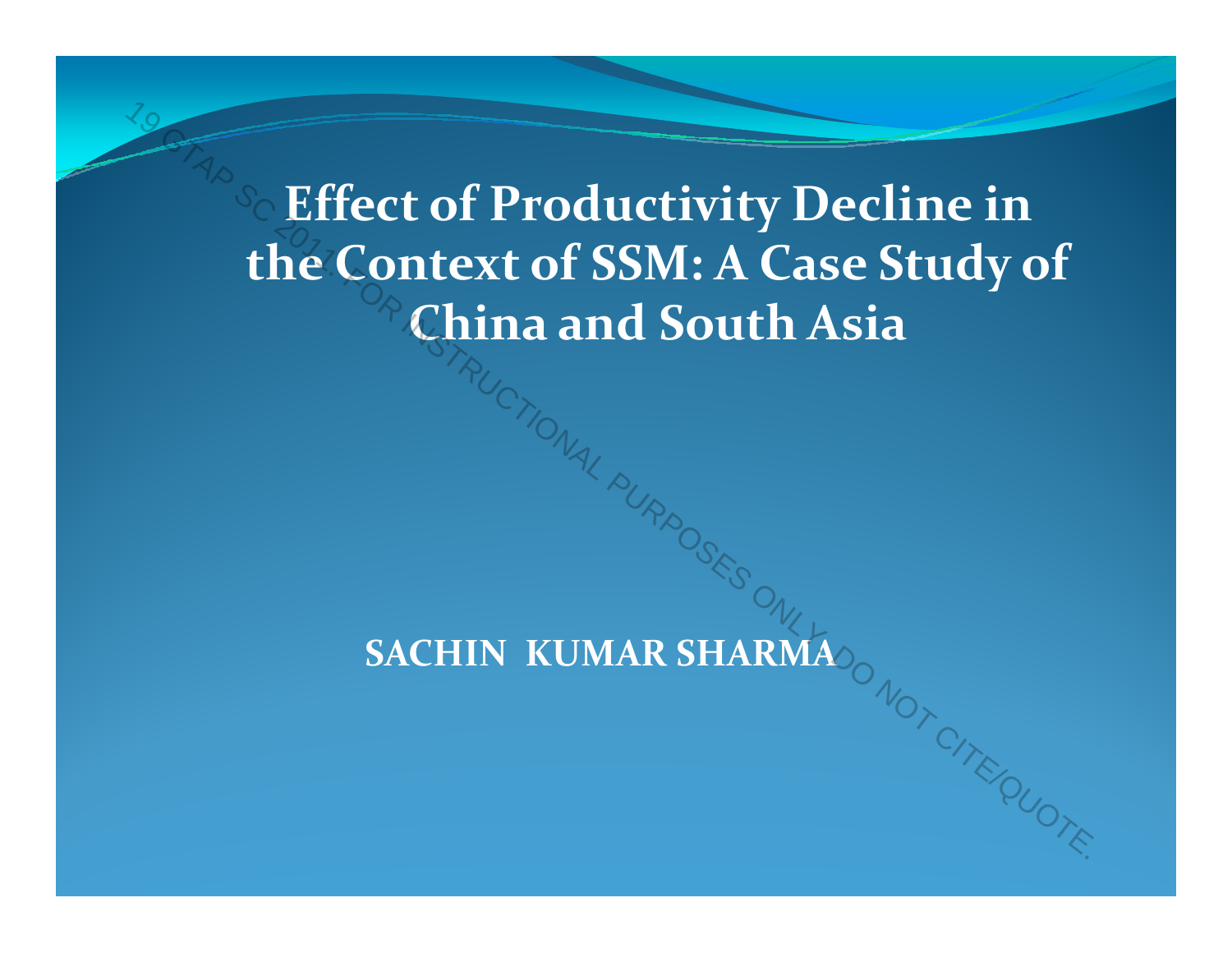#### INTRODUCTION

- •Assume Wheat productivity decline in China and South Asia.
- •Aggregation: 17 region (9 Developing region + 7 Developed Region + 1 ROW)
- •China and South Asia are developing or least developing countries.
- • In Doha round, developing countries can impose SSM in case of import surge.19 GENTRODUCTION<br>
19 GENTRODUCTION<br>
19 Assume-Wheat productivity decline in China and South Asia.<br>
19 Assertion: 19 Assame developing region + 7 Developed Region + 1 ROW)<br>
19 China and South Asia are developing of least d
- •SSM may be invoked on the basis of quantity or price.
- •In this particular example, quantity based SSM is considered.
- • Wheat Productivity Shocks (aoall): China: -20%South Asia: -15 $\%$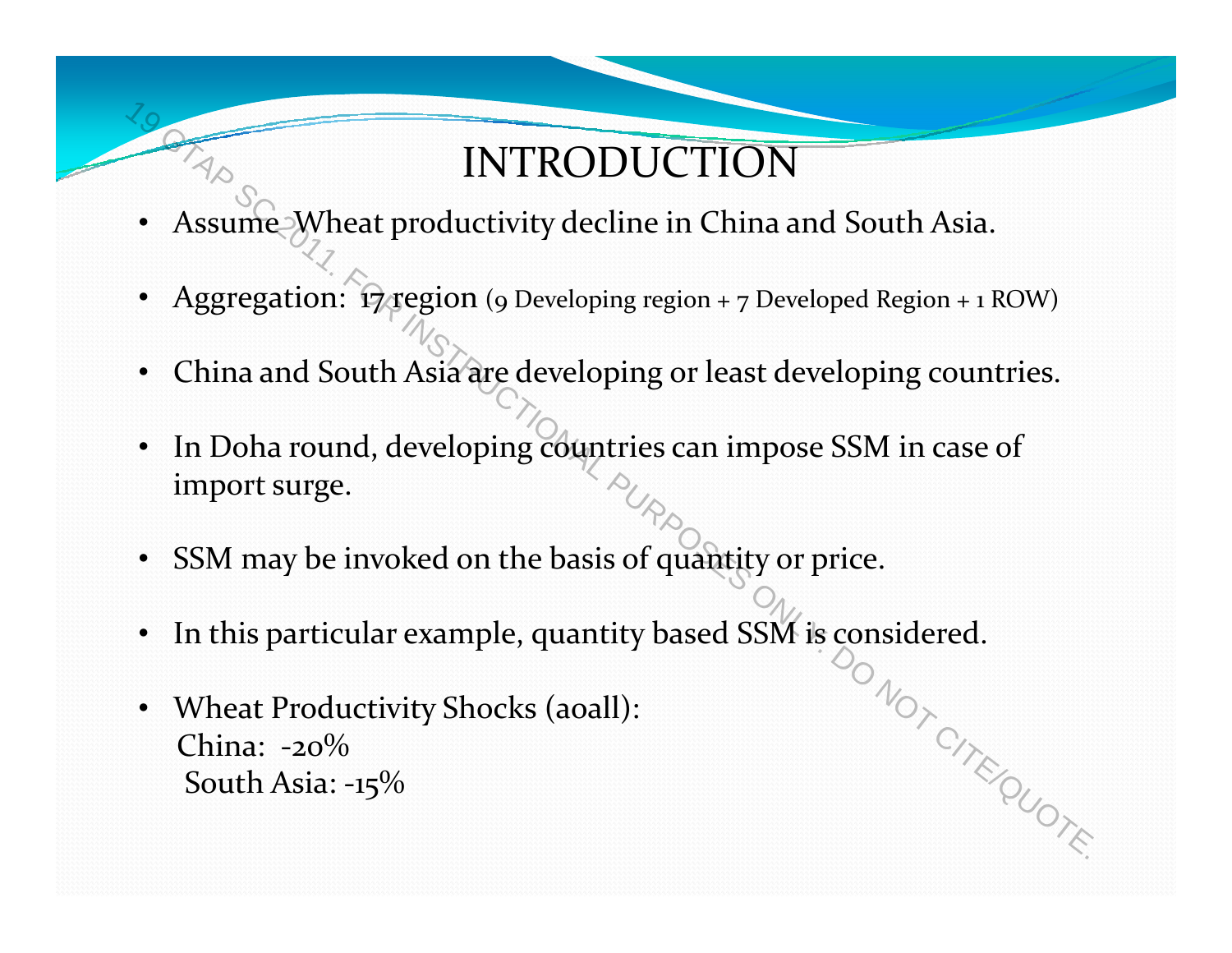#### DEVELOPING COUNTRIES: QUANTITY BASED SSM TRIGGER

| DEVELOPING COUNTRIES: QUANTITY BASED SSM |                |                              |  |  |  |  |  |
|------------------------------------------|----------------|------------------------------|--|--|--|--|--|
|                                          | <b>TRIGGER</b> |                              |  |  |  |  |  |
| <b>Developing Countries</b>              | <b>Tieri</b>   | Tier <sub>2</sub>            |  |  |  |  |  |
| <b>CHN</b>                               | 25             | $\overline{4}$               |  |  |  |  |  |
| <b>OEASIA</b>                            | $\mathbf 0$    | $\mathbf 0$                  |  |  |  |  |  |
| <b>STHASIA</b>                           | NOTIONAL PURP  | $\mathbf 0$                  |  |  |  |  |  |
| <b>MEX</b>                               |                | $\mathbf 0$                  |  |  |  |  |  |
| <b>ARG</b>                               |                |                              |  |  |  |  |  |
| <b>BRZ</b>                               | $\mathbf 0$    |                              |  |  |  |  |  |
| <b>RLAmer</b>                            | $\mathbf 0$    |                              |  |  |  |  |  |
| <b>MENA</b>                              | $\mathbf 0$    | EPOSES ONLY LOONOT COREQUOTE |  |  |  |  |  |
| <b>SSA</b>                               | $\mathbf 0$    |                              |  |  |  |  |  |
|                                          |                |                              |  |  |  |  |  |
|                                          |                |                              |  |  |  |  |  |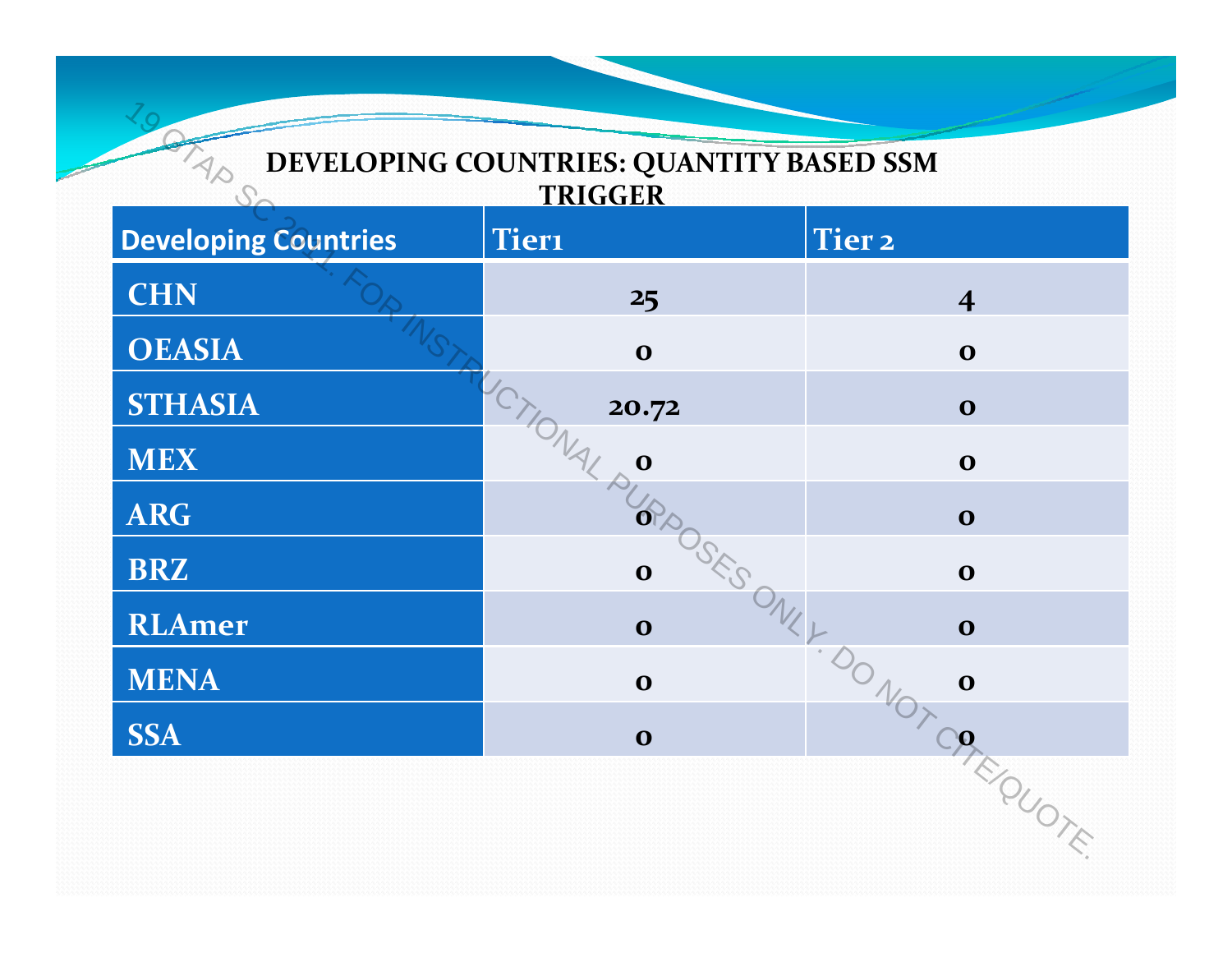| <b>EFFECT OF PRODUCTIV</b><br><b>TY DECLINE IN THE CONTEXT OF SSM</b> |                     |                        |                            |                       |                    |
|-----------------------------------------------------------------------|---------------------|------------------------|----------------------------|-----------------------|--------------------|
| <b>Countries/</b>                                                     | <b>Import Price</b> | <b>Import quantity</b> | <b>Output (Wheat)</b>      | <b>Domestic Price</b> | <b>Land Rent</b>   |
| <b>Region</b>                                                         | pim (wheat)         | qim(wheat)             | qo (wheat)                 | pm (wheat)            | pfe (land, wht, i) |
| <b>DEVELOPING COUNTRIES</b>                                           |                     |                        |                            |                       |                    |
| <b>CHN</b>                                                            | 31.76               | 87.9                   | $-3.04$                    | 81.57                 | 113.4              |
| <b>OEASIA</b>                                                         | 1,45                | 0.06                   | 0.76                       | 0.75                  | 2.83               |
| <b>STHASIA</b>                                                        | 22.4                | 10.01                  | $-2.9$                     | 36.05                 | 50.9               |
| <b>MEX</b>                                                            | 1.13                | $-0.86$                | 0.49                       | 0.52                  | 1.5                |
| <b>ARG</b>                                                            | 2.25                | 3.16                   | 0.54                       | 0.74                  | 1.82               |
| <b>BRZ</b>                                                            | 0.82                | $-0.57$                | 0.27                       | 0.37                  | 0.92               |
| <b>RLAmer</b>                                                         | 1.02                | $-0.68$                | 0.37                       | 0.53                  | 1.28               |
| <b>MENA</b>                                                           | 1.05                | $-0.87$                | 0.35                       | 0.45                  | 1.15               |
| <b>SSA</b>                                                            | 0.86                | $-0.72$                | 0.46                       | 0.33                  | 1.26               |
|                                                                       |                     |                        | <b>DEVELOPED COUNTRIES</b> |                       |                    |
| <b>AUS</b>                                                            | 6.81                | $-9.87$                | 4.1                        | 1.84                  | 9.36               |
| <b>JPN</b>                                                            | 1.29                | $-0.09$                | 1.2                        | 0.68                  | 4.13               |
| <b>CAN</b>                                                            | 2.23                | $-1.57$                | 4.82                       | 1.48                  | 9.57               |
| <b>USA</b>                                                            | 1.71                | $-1.38$                | 1.67                       | 0.95                  | 3.88               |
| <b>EU15</b>                                                           | 0.65                | $-0.21$                | 0.77                       | 0.38                  | CITEQU<br>1.46     |
| <b>OEUR</b>                                                           | 0.73                | $-0.83$                | 0.17                       | 0.27                  | 0.49               |
| <b>RUS</b>                                                            | 0.33                | $-0.24$                | 0.07                       | 0.19                  | 0.26               |

s 0.33  $-0.24$  0.07 0.19 0.26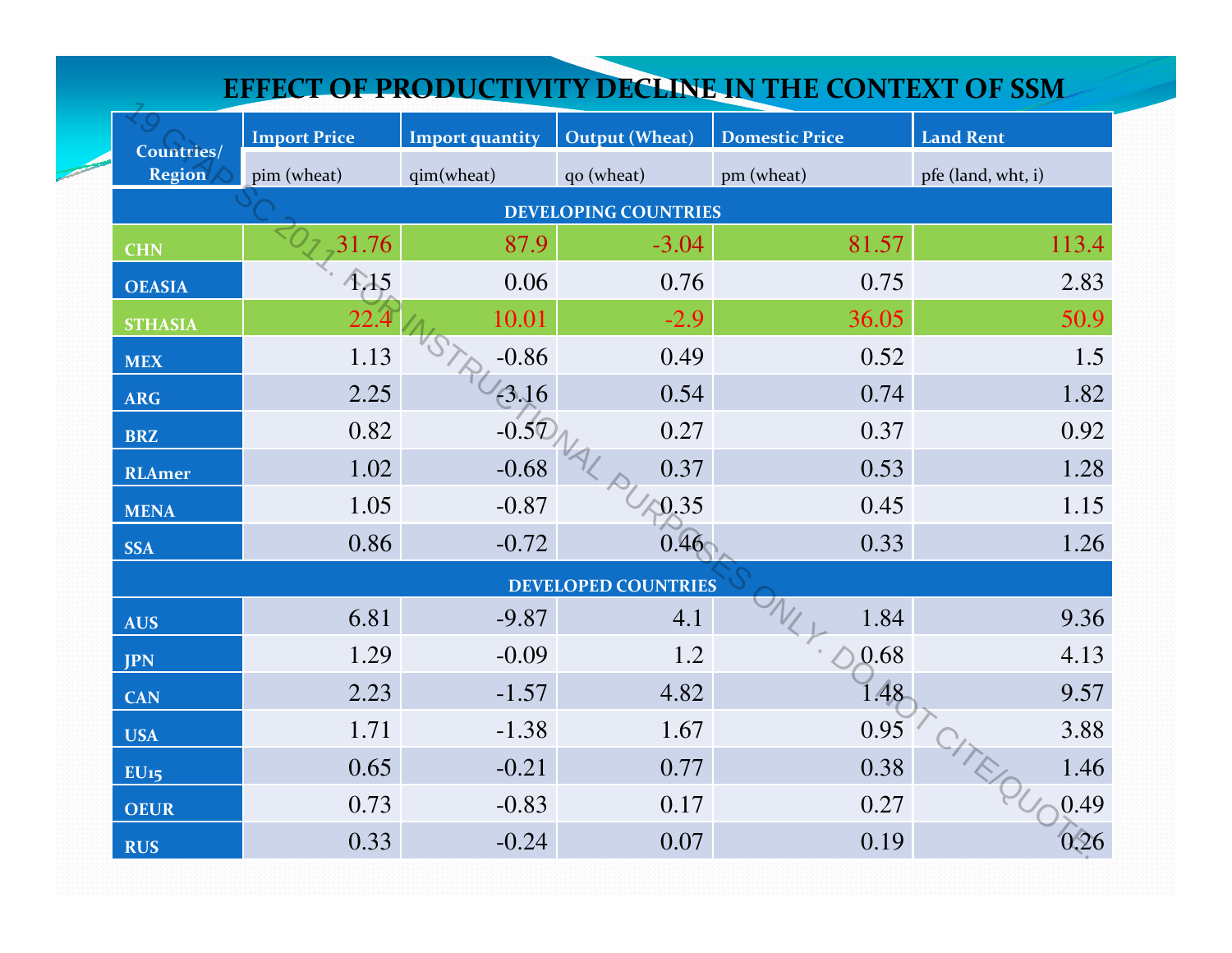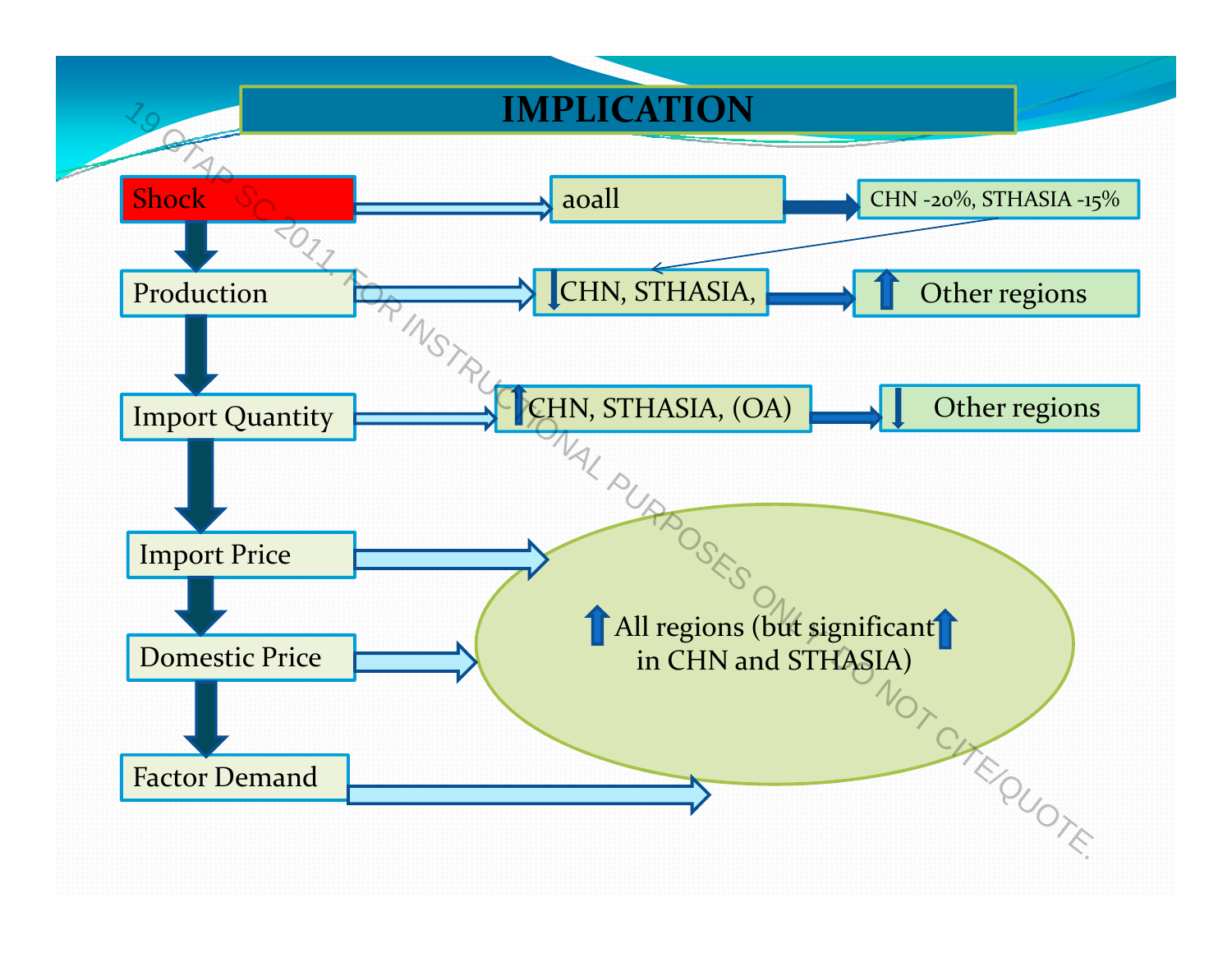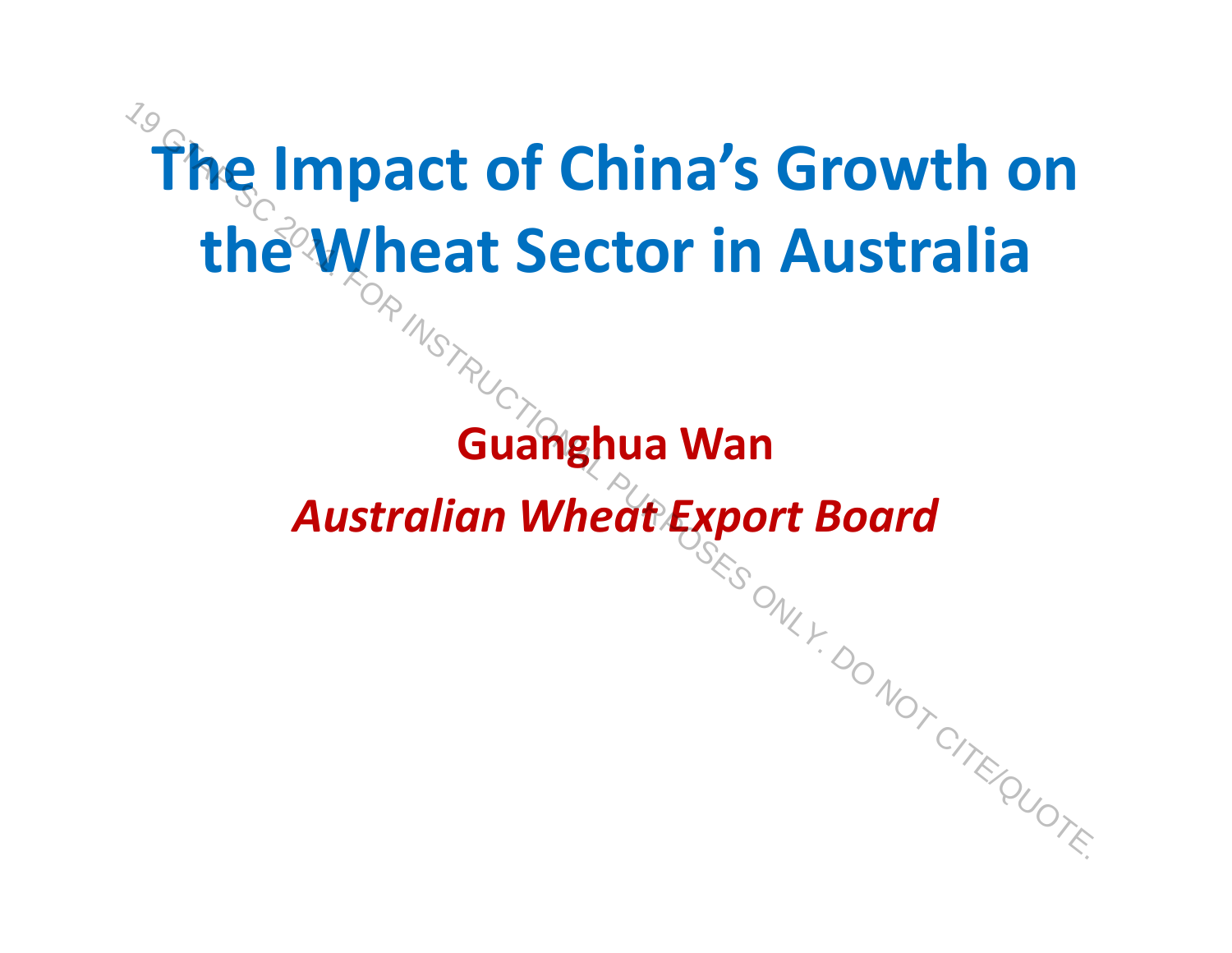# **The Research Question**

- Average growth: China's 10% vs 5% for RoW
- By 2017-19, 50% more income for Chinese
- What are the impacts on the Aussie wheat industry??.Y. DO NOT CITE/QUOTE.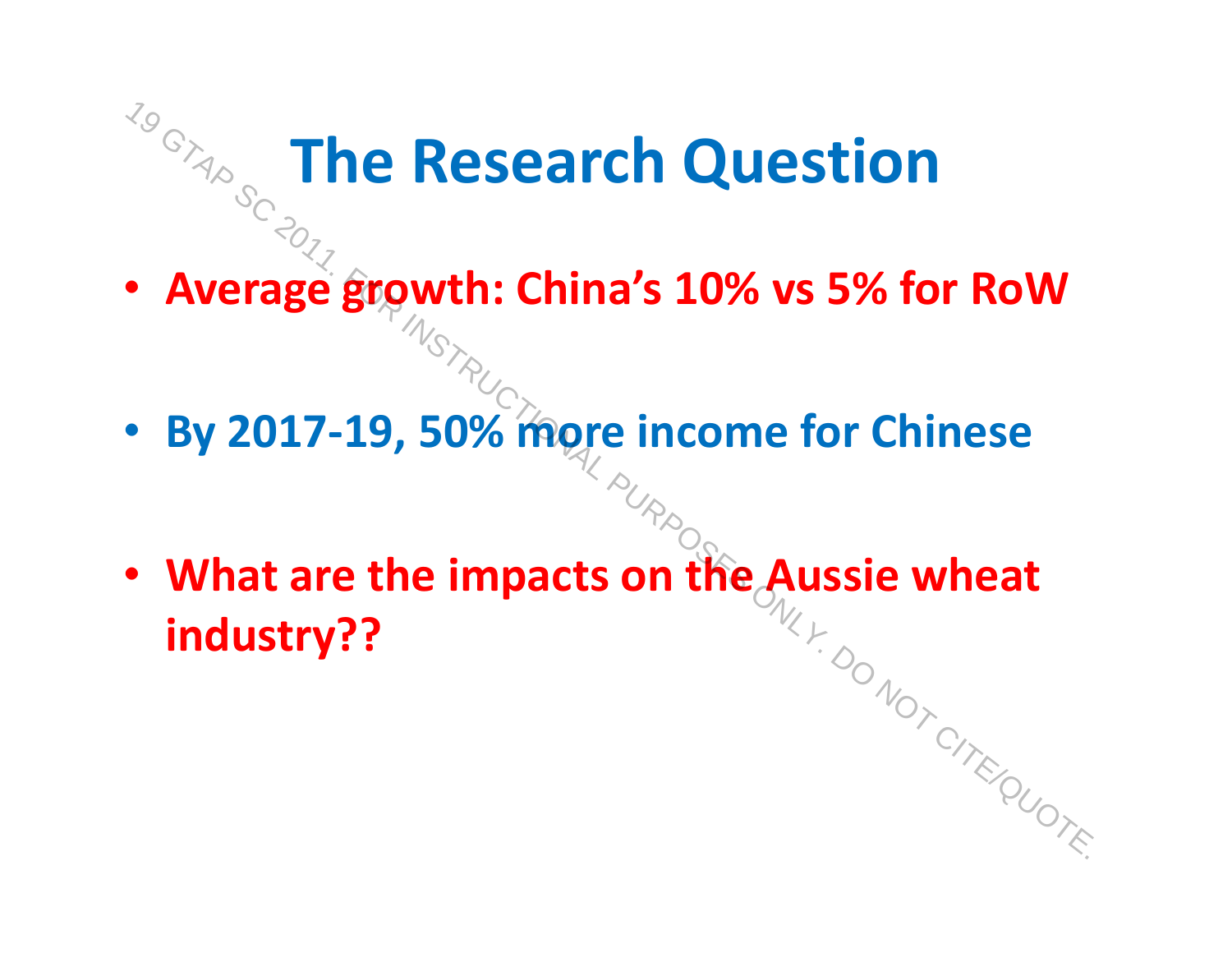# The GTAP Model

# $\bullet$ • GTAP\_SSM; 17 Regions/Countries, and 6 The GTAP Model<br>
• GTAP\_SSM; 17 Regions/Countries, and 6<br>
Sectors<br>
• Need to shock China's GDP by 50%<br>
• But GDP is endogenous =><br>
• Swap qgdp("chn")=50 => 89.45% shock to nagr<br>
• Shock aoall("nagr","chn") = 89.45%

#### Sectors

- $\bullet$ Need to shock China's GDP by 50%
- $\bullet$ But GDP is endogenous =>
- $\bullet$ Swap qgdp("chn" )=aoall("nagr","chn");
- Shock qgdp("chn")=50 => 89.45% shock to nagr
- •Shock aoall("nagr","chn") = 89.45%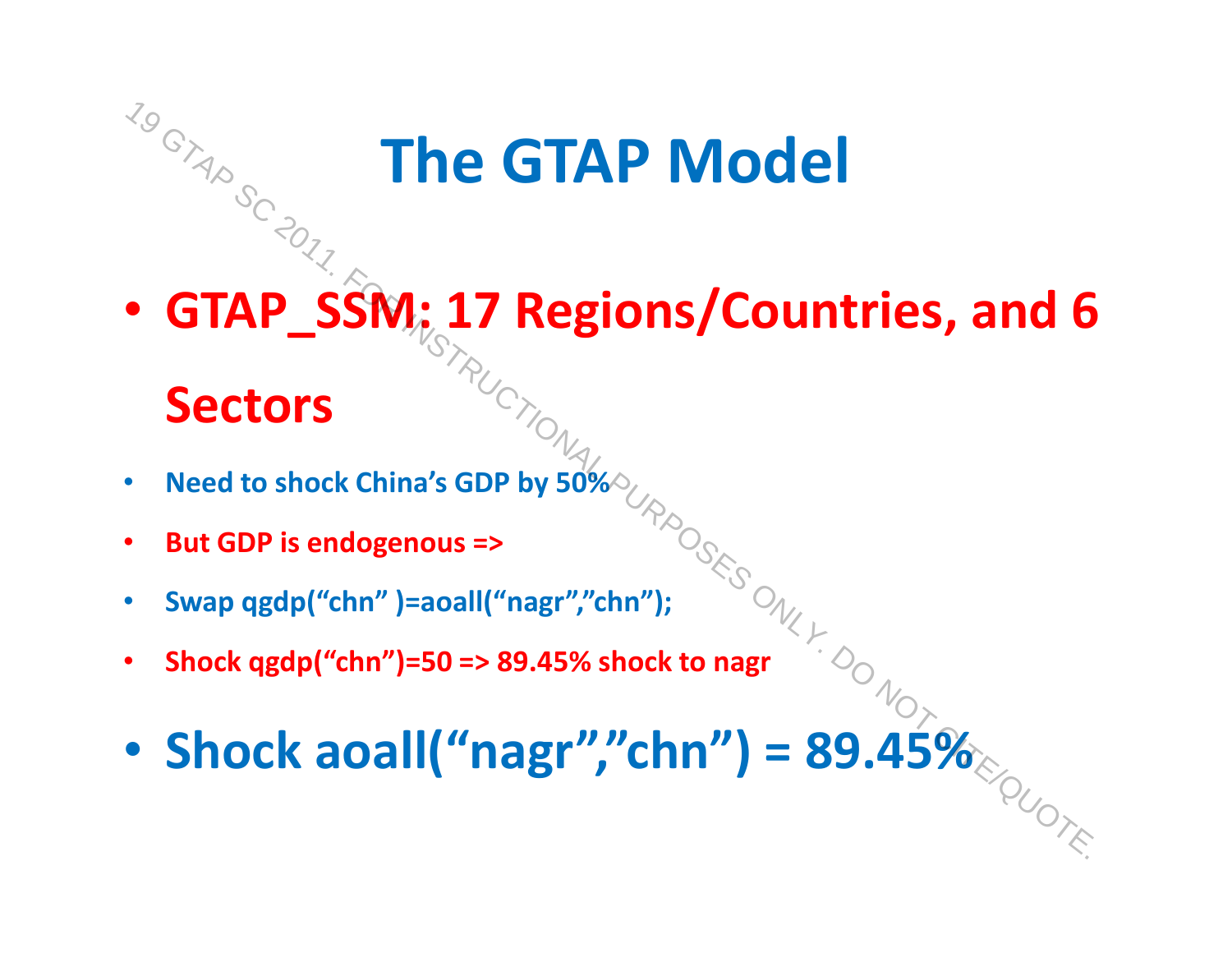# Results (1): Welfare Impact

|                  | $\frac{1}{100}$ $\frac{1}{100}$ $\frac{1}{100}$ $\frac{1}{100}$ $\frac{1}{100}$ $\frac{1}{100}$ $\frac{1}{100}$ $\frac{1}{100}$ $\frac{1}{100}$ $\frac{1}{100}$ $\frac{1}{100}$ $\frac{1}{100}$ $\frac{1}{100}$ $\frac{1}{100}$ $\frac{1}{100}$ $\frac{1}{100}$ $\frac{1}{100}$ $\frac{1}{100}$ $\frac{1$ |                   |
|------------------|-----------------------------------------------------------------------------------------------------------------------------------------------------------------------------------------------------------------------------------------------------------------------------------------------------------|-------------------|
|                  |                                                                                                                                                                                                                                                                                                           |                   |
| 2/CHN            | 1407992.25                                                                                                                                                                                                                                                                                                |                   |
| 3 JPN            | -70832.52                                                                                                                                                                                                                                                                                                 |                   |
| <b>4 OEASIA</b>  | $-8397.19$                                                                                                                                                                                                                                                                                                |                   |
| <b>5 STHASIA</b> | 6819.52                                                                                                                                                                                                                                                                                                   |                   |
| <b>6 CAN</b>     | 6294.95                                                                                                                                                                                                                                                                                                   |                   |
| <b>7 USA</b>     | $-21185.48$                                                                                                                                                                                                                                                                                               |                   |
| 8 MEX            | $-1230.32$                                                                                                                                                                                                                                                                                                |                   |
| 9 ARG            | 4524.85                                                                                                                                                                                                                                                                                                   |                   |
| <b>10 BRZ</b>    | 6620.69                                                                                                                                                                                                                                                                                                   |                   |
| <b>11 RLAme</b>  | 11280.84                                                                                                                                                                                                                                                                                                  |                   |
| <b>12 EU15</b>   | $-67504.21$                                                                                                                                                                                                                                                                                               |                   |
| <b>13 OEUR</b>   | $-7191.56$                                                                                                                                                                                                                                                                                                |                   |
| <b>14 RUS</b>    | 3721.33                                                                                                                                                                                                                                                                                                   |                   |
| <b>15 MENA</b>   | 16853.97                                                                                                                                                                                                                                                                                                  |                   |
| <b>16 SSA</b>    | 12140.08                                                                                                                                                                                                                                                                                                  |                   |
| <b>17 ROW</b>    | 4511.51                                                                                                                                                                                                                                                                                                   | JONOT CITE QUOTE. |
| <b>Total</b>     | 1319555.02                                                                                                                                                                                                                                                                                                |                   |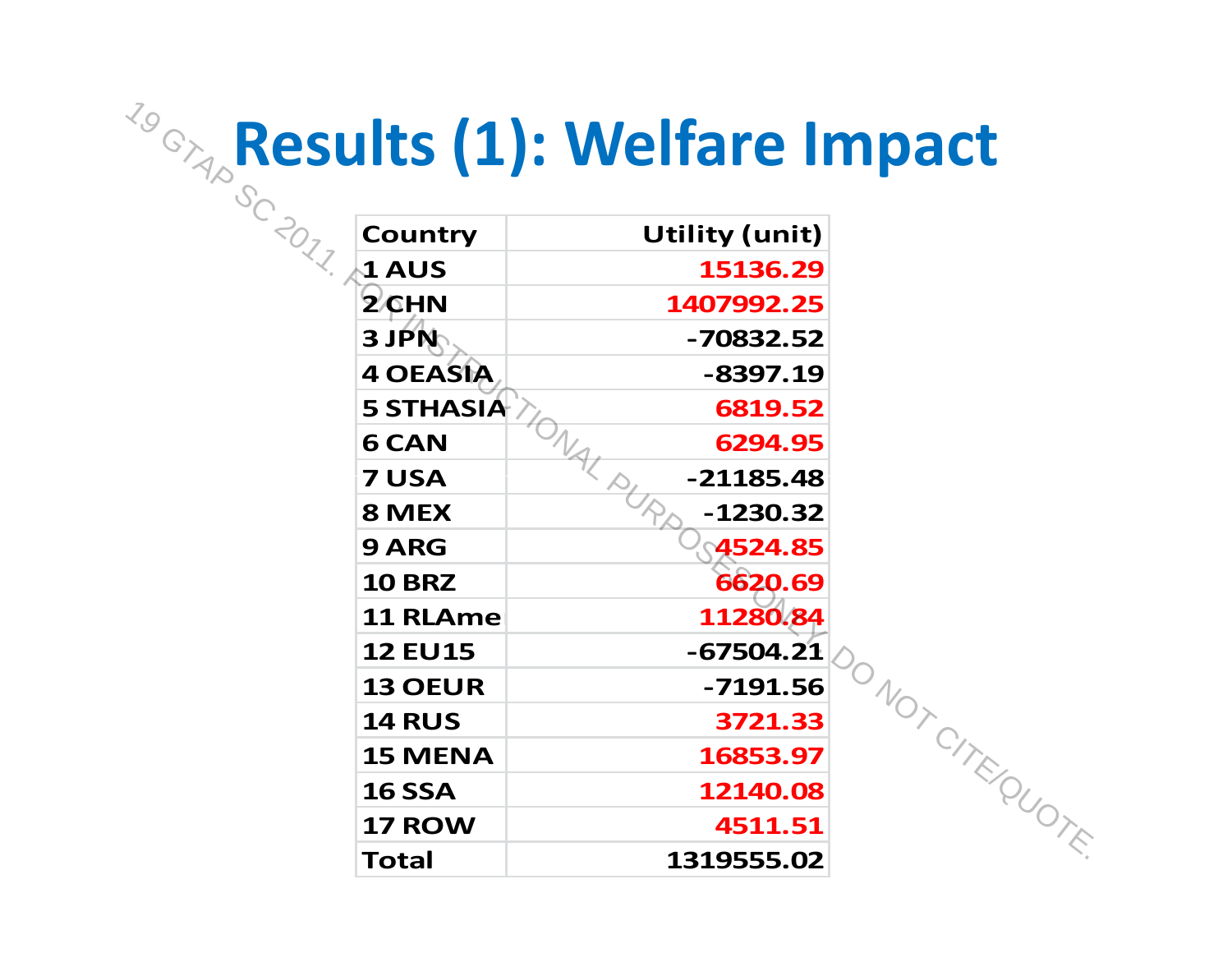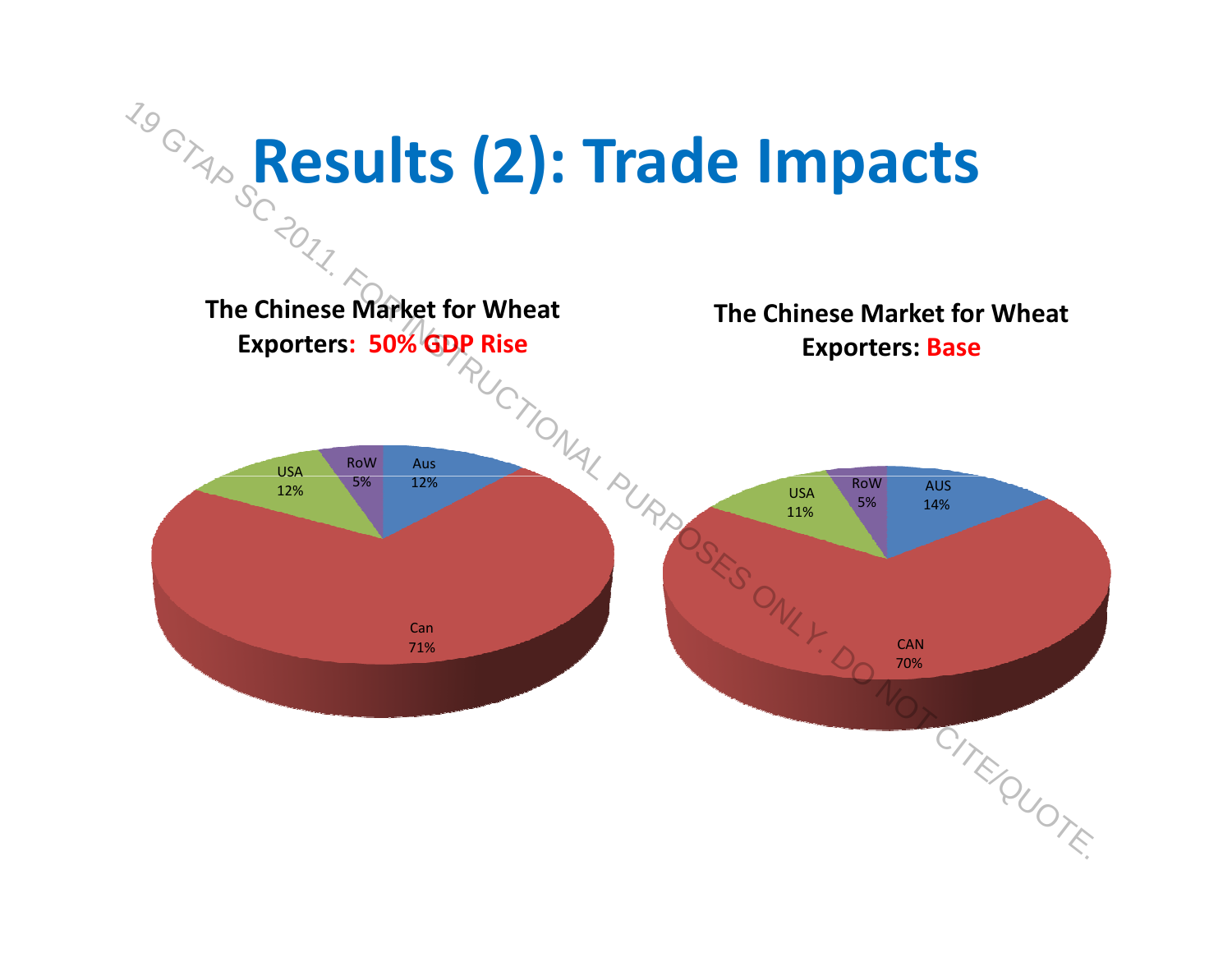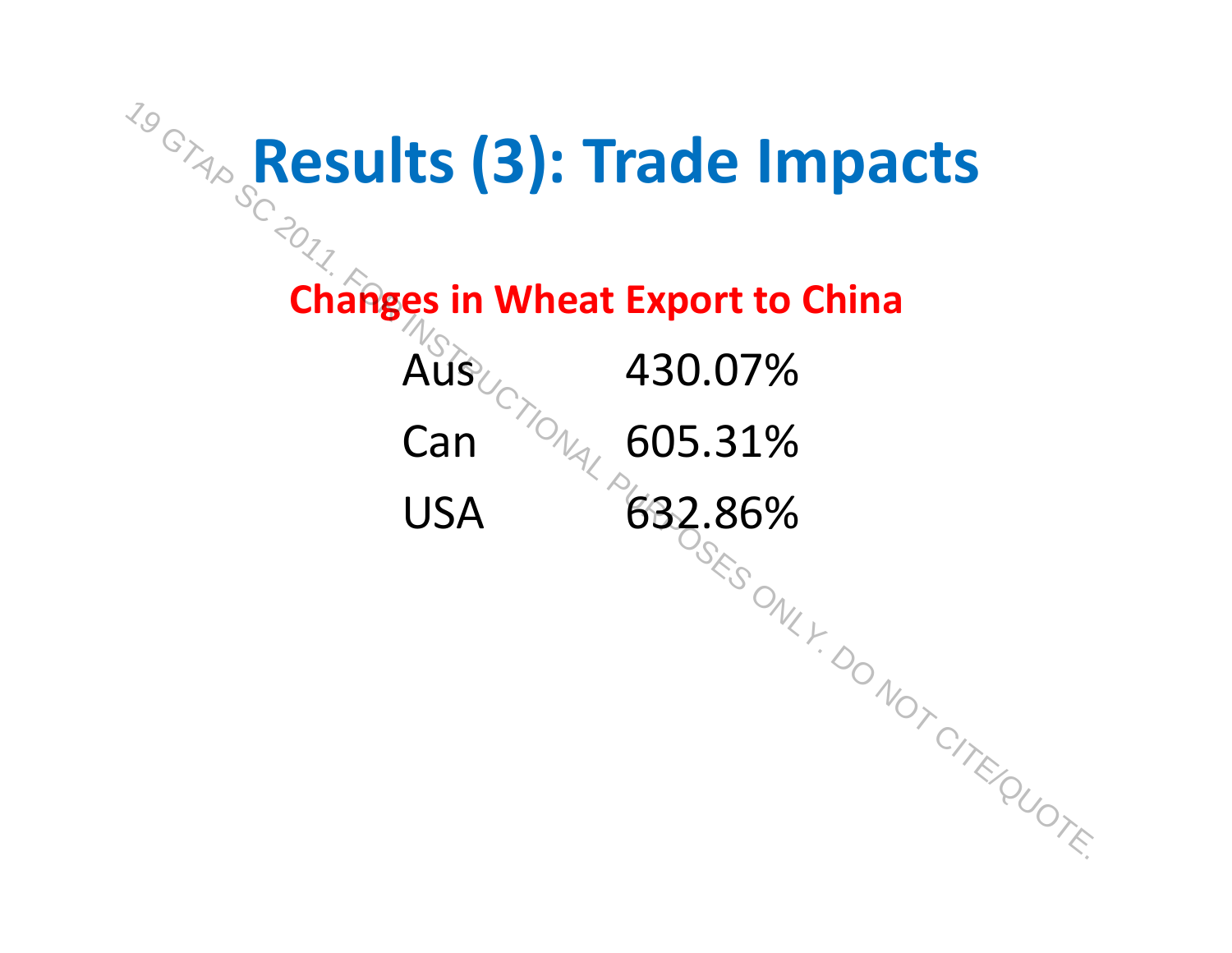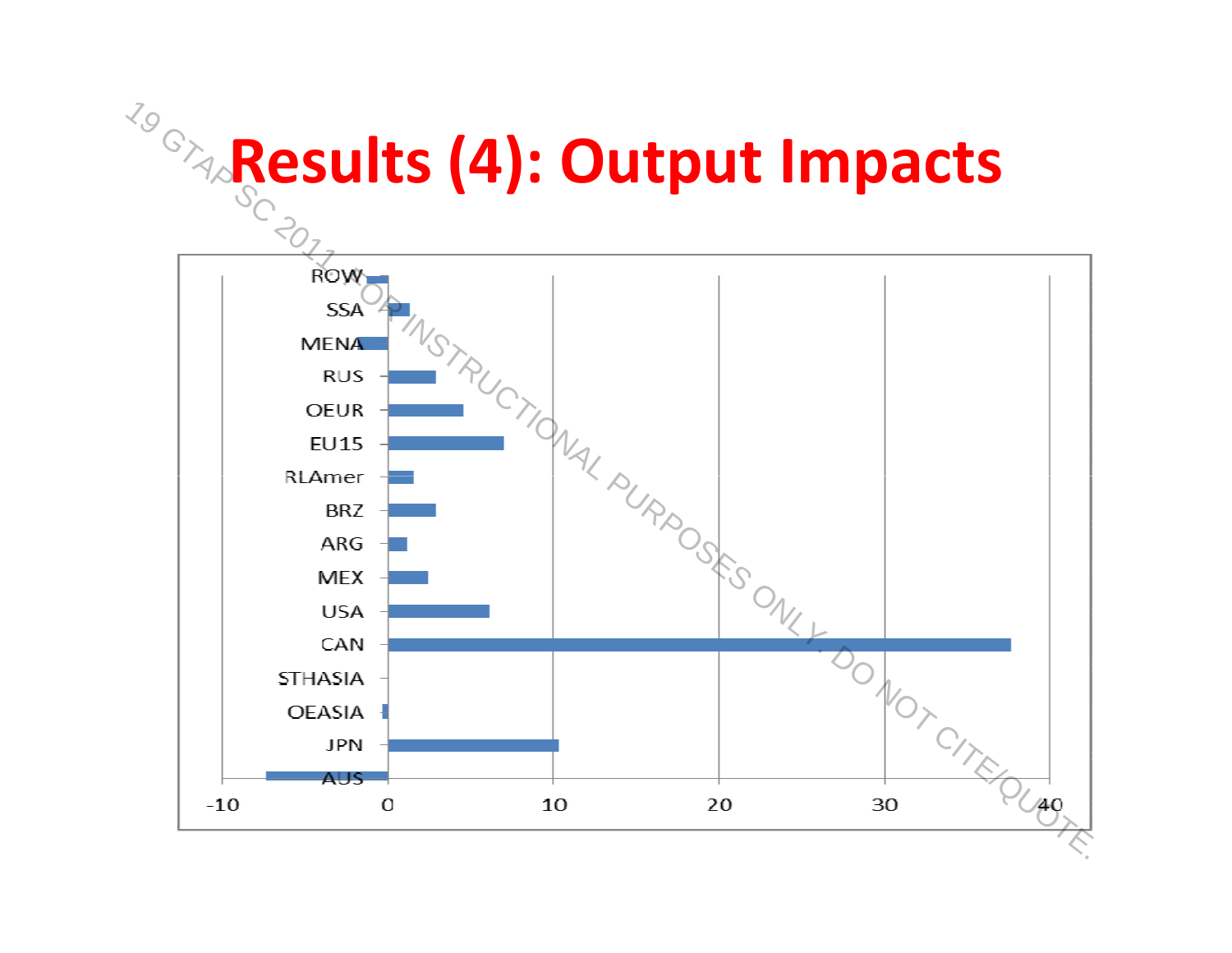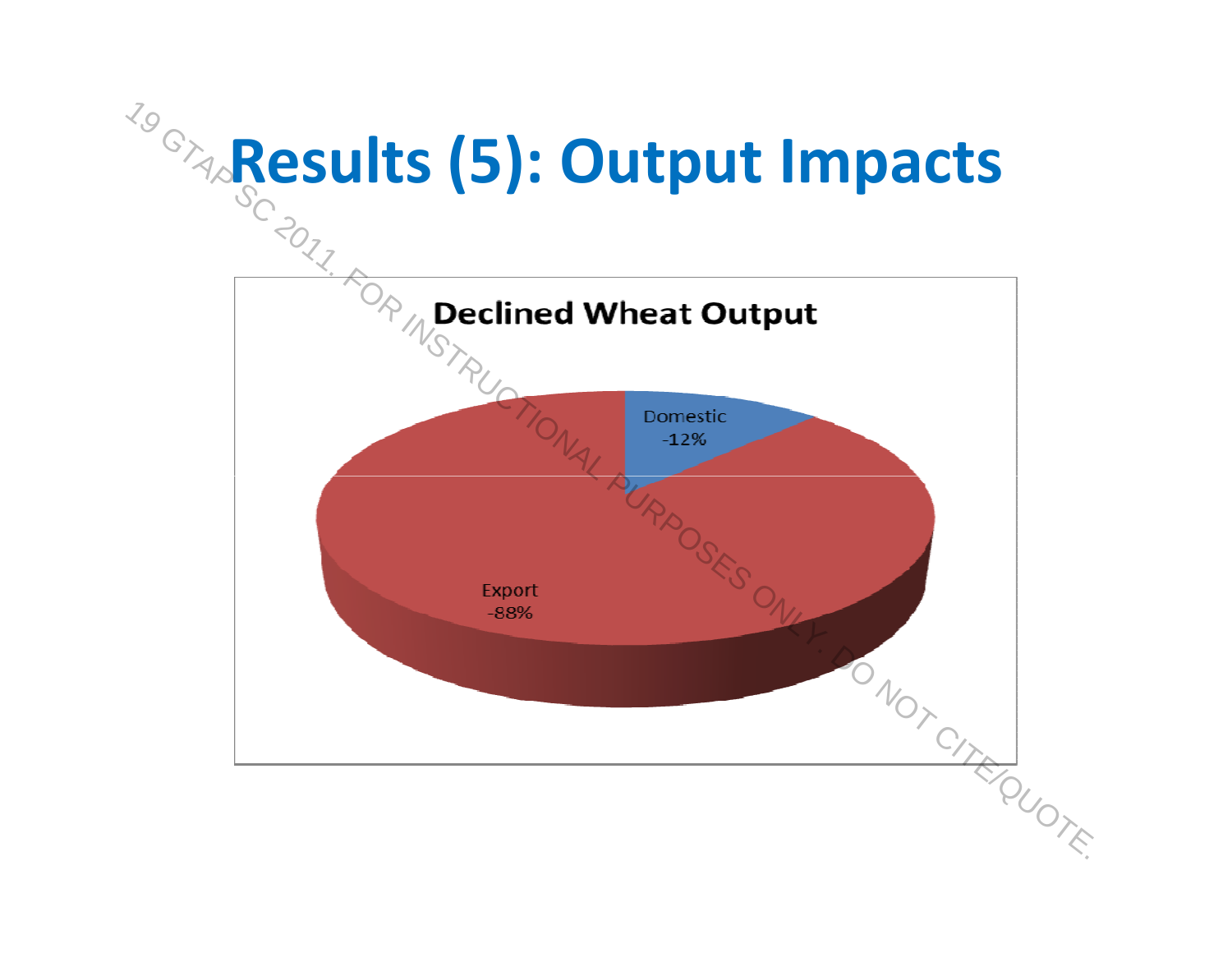# Results (6): Declined Output?

|                  |                              | <sup>79</sup> <sup>8</sup> Results (6): Declined Output? |
|------------------|------------------------------|----------------------------------------------------------|
|                  | <b>Changes in Export (%)</b> | Drop in Domestic Demand (-4.6% vs 0)                     |
| 1 AUS            | 23.44                        |                                                          |
| 2 CHN            | 430.07                       |                                                          |
| 3 JPN            | $-22.3$                      |                                                          |
| <b>4 OEASIA</b>  | $-25.16$                     | Household                                                |
| <b>5 STHASIA</b> | $-14.03$                     | 0%                                                       |
| 6 CAN            | $-31.24$                     | ICTIONAL PUR                                             |
| 7 USA            | $-28.81$                     |                                                          |
| 8 MEX            | $-35.72$                     |                                                          |
| 9 ARG            | $-7.28$                      | Firm<br>$-100%$                                          |
| <b>10 BRZ</b>    | $-9.2$                       |                                                          |
| 11 RLAme         | $-16.15$                     |                                                          |
| <b>12 EU15</b>   | $-19.56$                     |                                                          |
| <b>13 OEUR</b>   | $-31.04$                     |                                                          |
| <b>14 RUS</b>    | $-37$                        |                                                          |
| <b>15 MENA</b>   | $-23.58$                     |                                                          |
| <b>16 SSA</b>    | $-26.2$                      | JTCITE QUOTE                                             |
| 17 ROW           | $-29.99$                     |                                                          |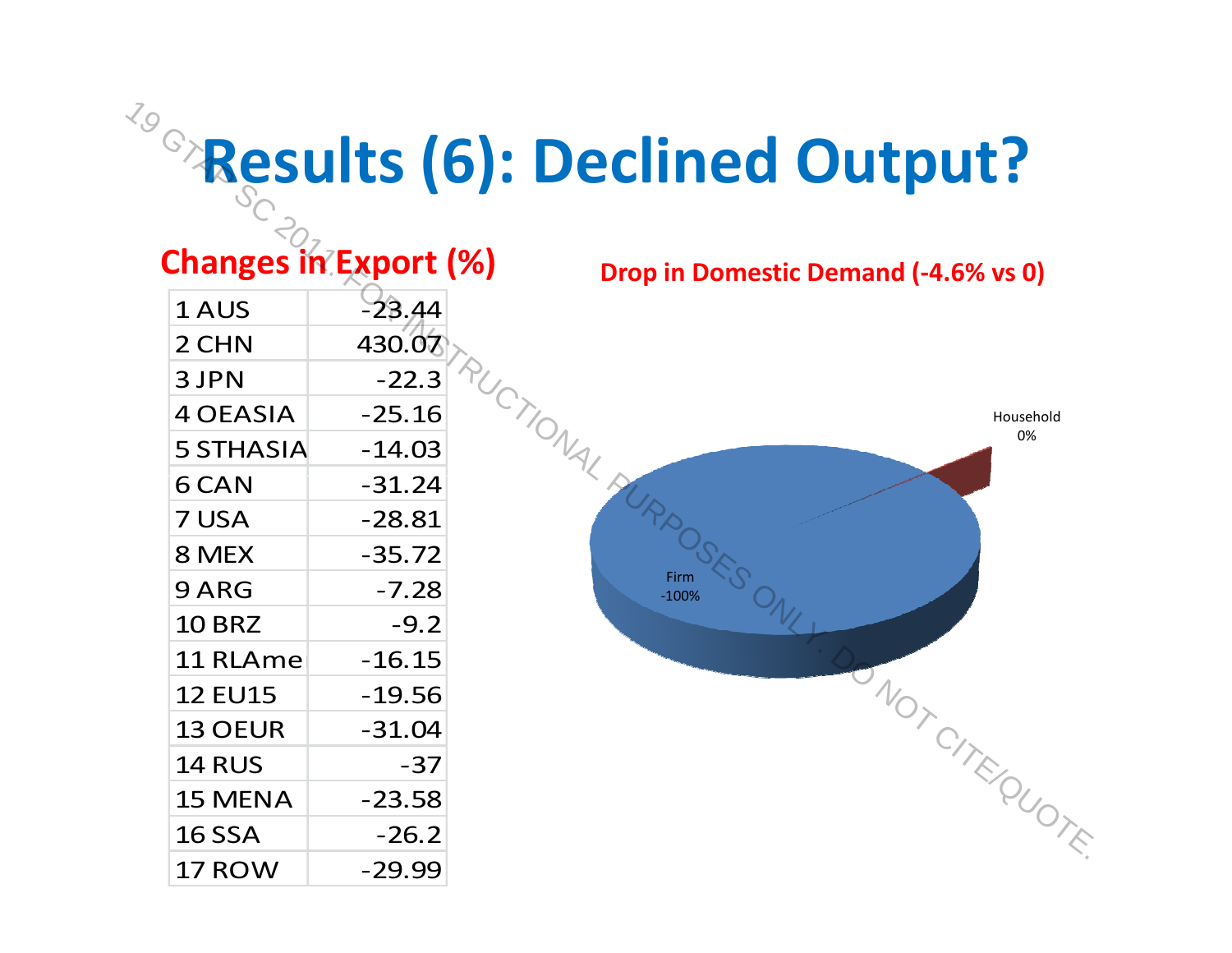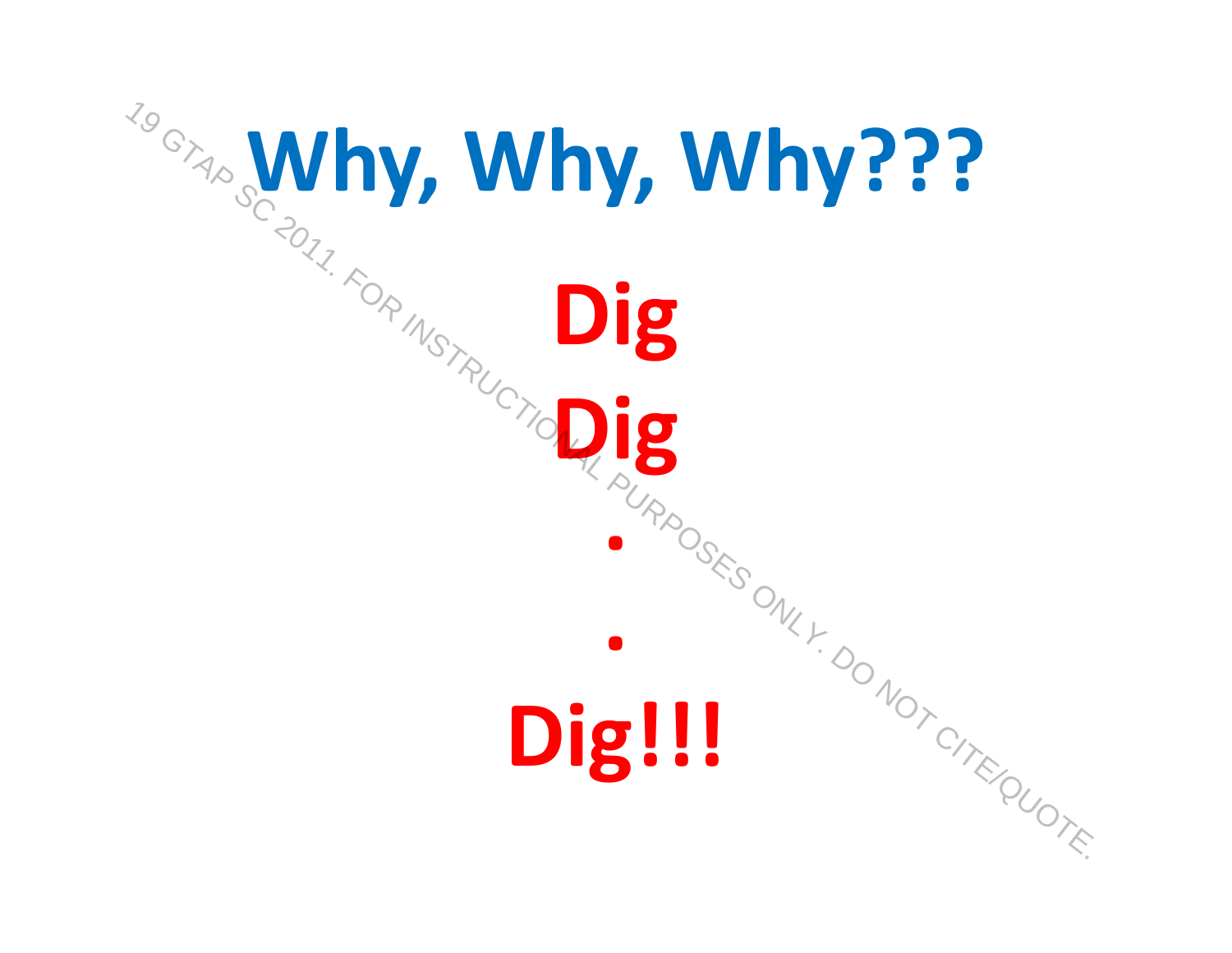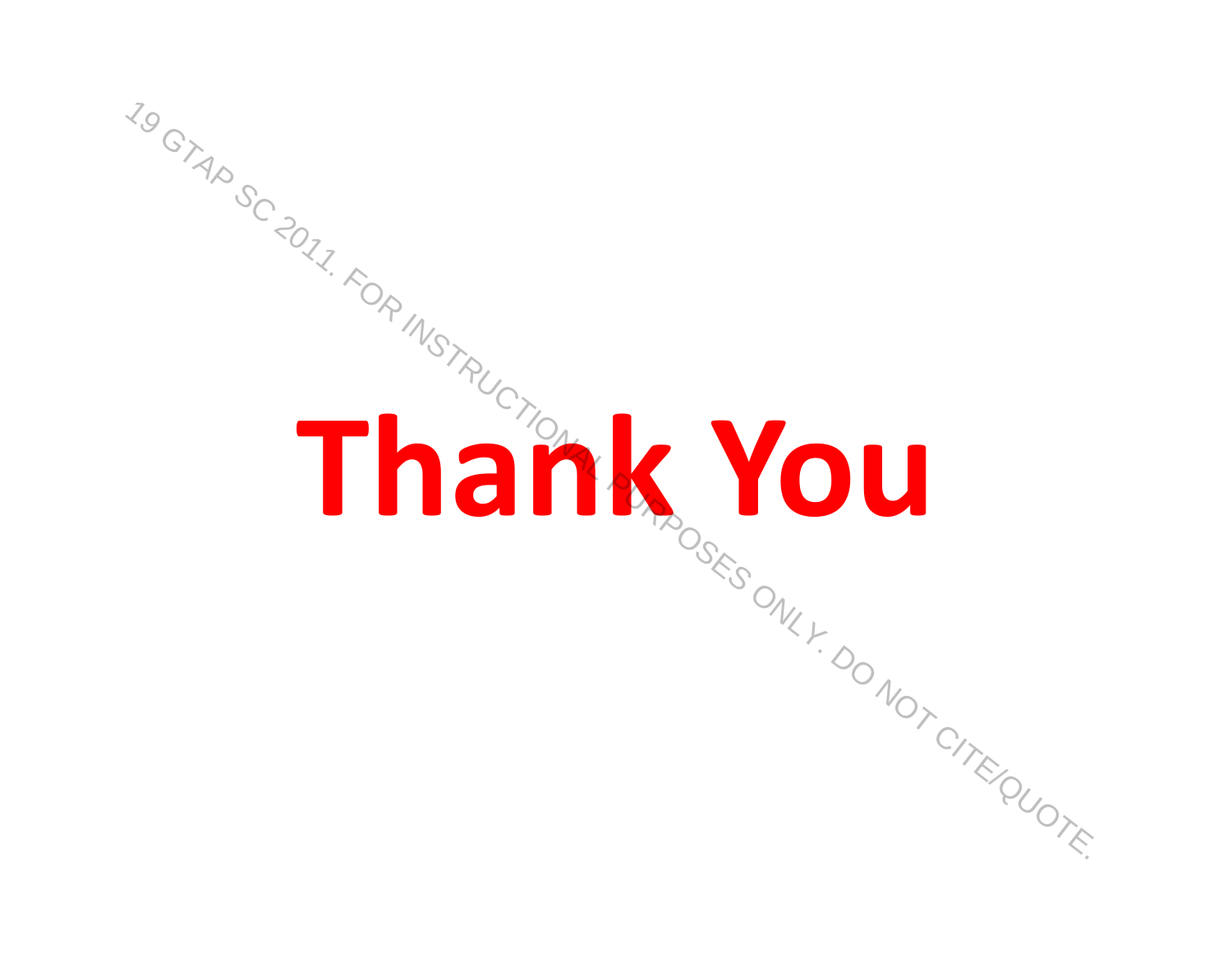# What is the impact of regional agricultural technology shifts upon wheat markets? $\frac{1}{20}$   $\frac{1}{20}$   $\frac{1}{20}$   $\frac{1}{20}$   $\frac{1}{20}$   $\frac{1}{20}$   $\frac{1}{20}$   $\frac{1}{20}$   $\frac{1}{20}$   $\frac{1}{20}$   $\frac{1}{20}$   $\frac{1}{20}$   $\frac{1}{20}$   $\frac{1}{20}$   $\frac{1}{20}$   $\frac{1}{20}$   $\frac{1}{20}$   $\frac{1}{20}$   $\frac{1}{20}$   $\frac{1}{20}$

Nihan Odabasi

Beth Calabotta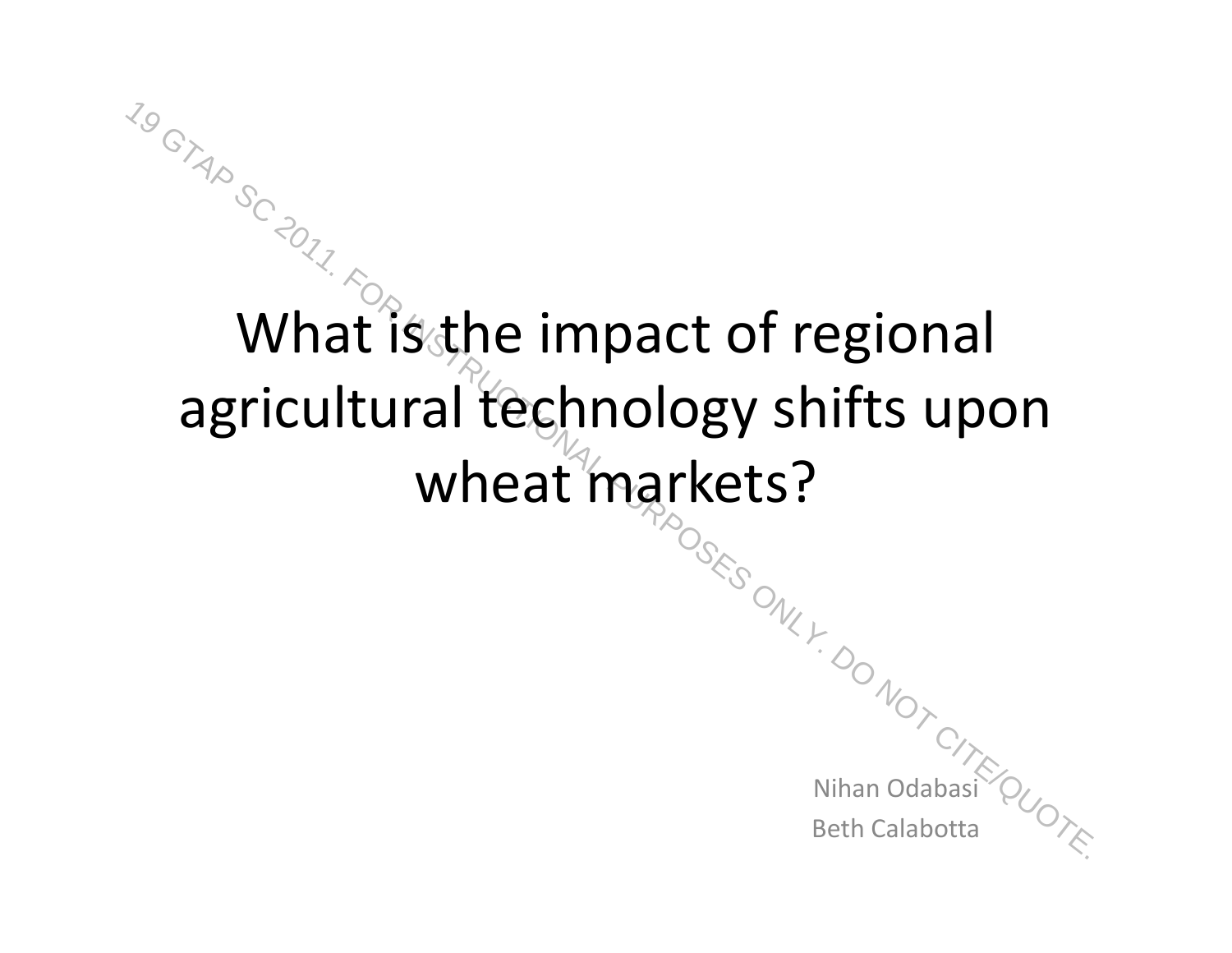19 GTAP SC 2011. FOR INSTRUCTIONAL PURPOSES ONLY. DO NOT CITE QUOTE.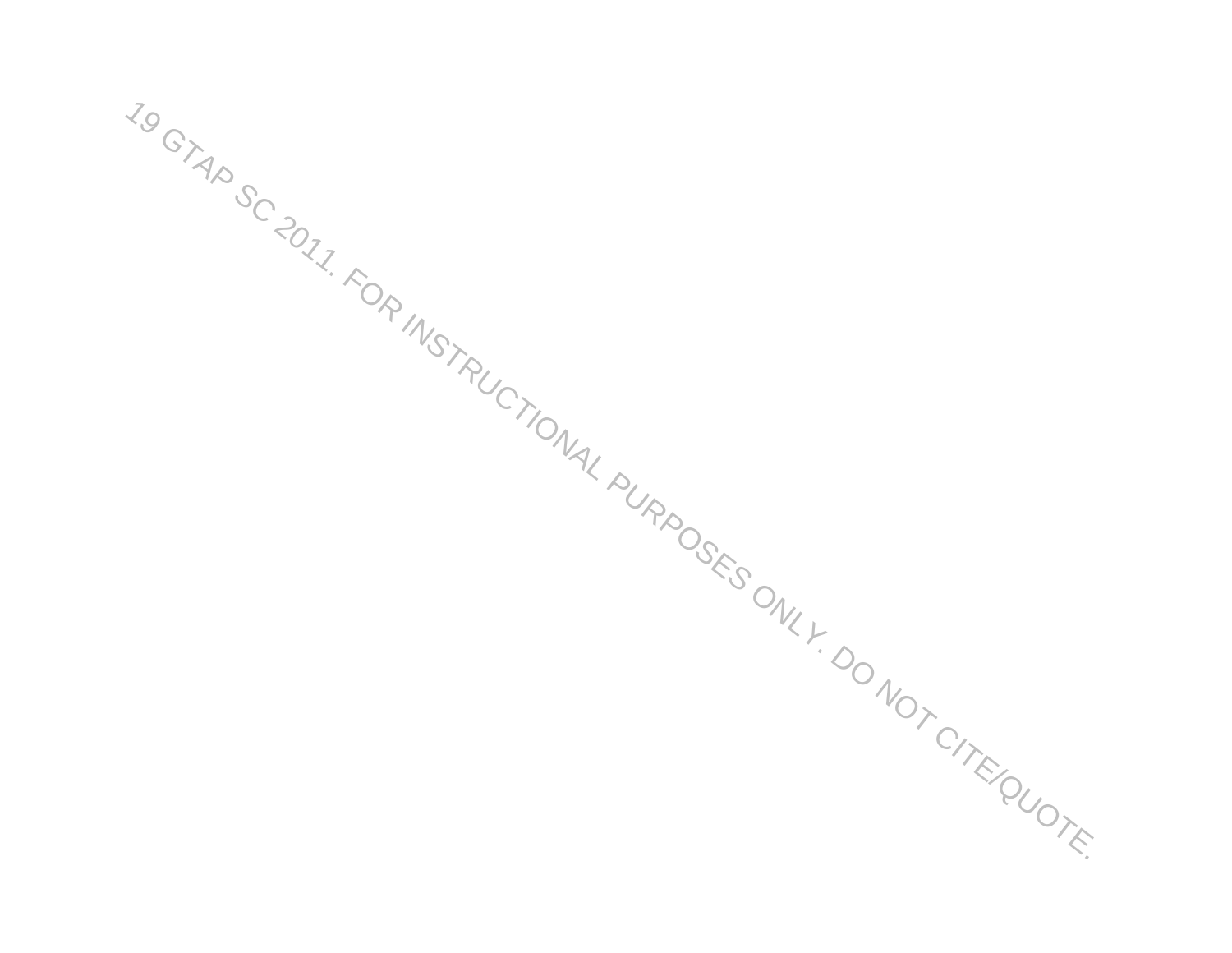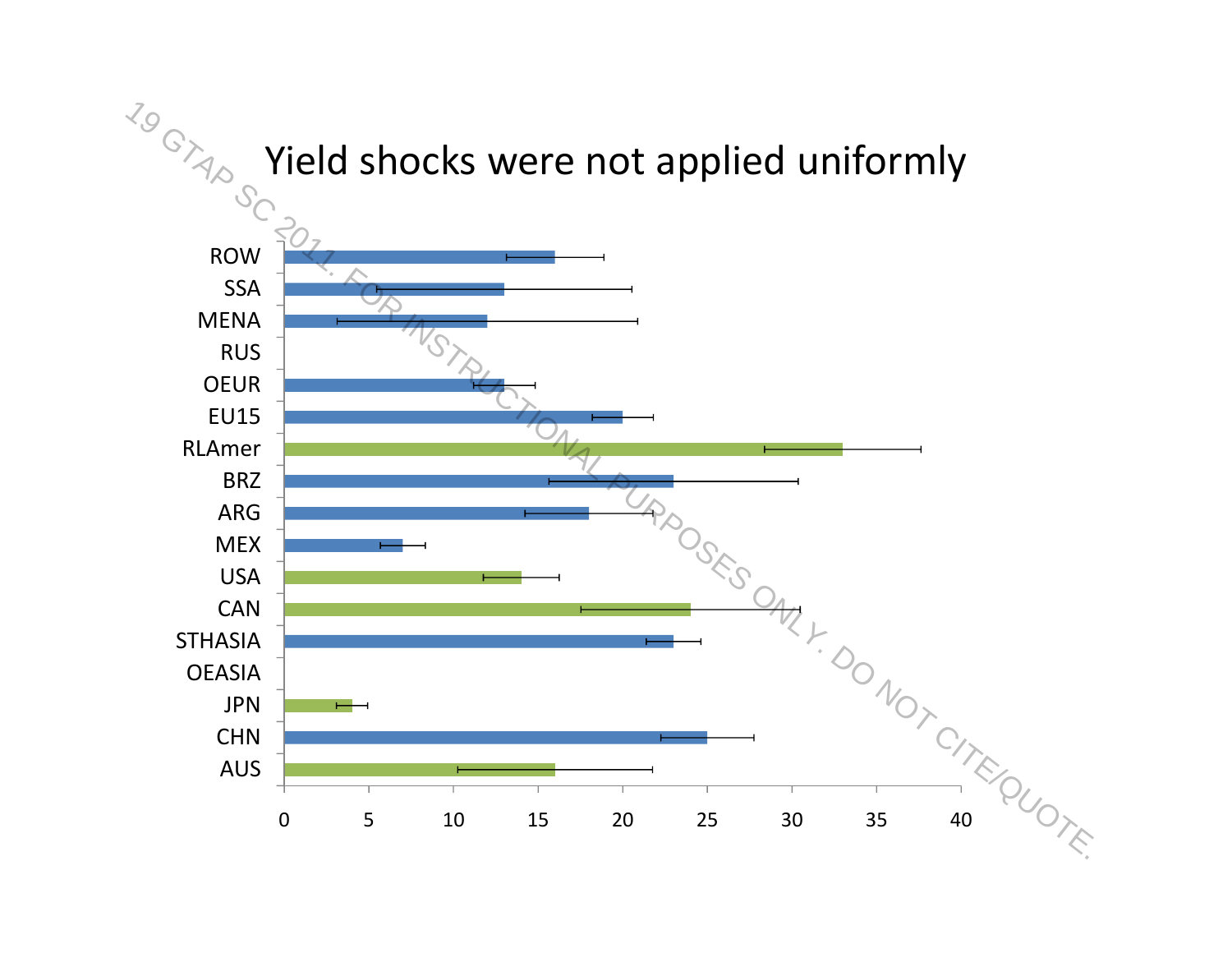Technology shifts like biotech traits have changed the shape and distribution of yield curves

- $\blacksquare$  The area to the left of the yield guarantee line measures the probability of experiencing a yield below this level.
- $\blacksquare$  The area under the triple stack distribution (maroon) is less than the area under the non-traited distribution (orange) to the left of the yield guarantee.
- The triple stack (maroon) distribution implies a lower premium rate for insuring against yields below the yield guarantee.

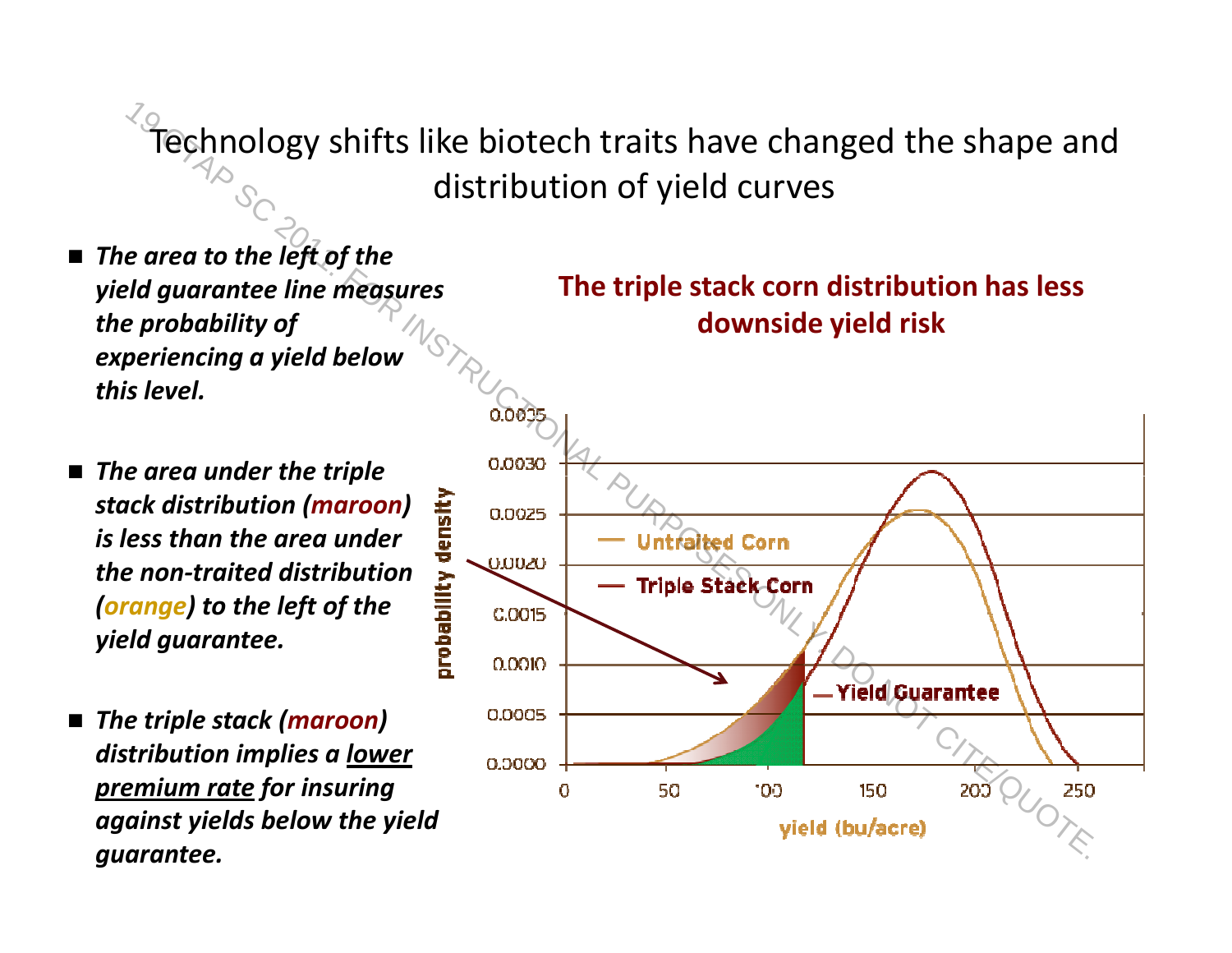#### Two cases were analyzed

#### Base case

–

- –- 2011 trend line wheat productivity
- Variability calculated from historical data

#### Biotech case

- –- 2011 trend line wheat productivity.
- – Variability calculated from historical data
- – U.S. and Canada have implemented technology that doubles the rate of yield gain.Two cases were analyzed<br>
Base case<br>  $-$  2011 trend line wheat<br>  $-$  2011 trend line wheat<br>  $-$  2011 trend line wheat<br>  $-$  2011 trend line wheat<br>  $-$  2011 trend line wheat<br>  $-$  2011 trend line wheat<br>  $-$  2011 trend line whe
	- –- The yield variability has decreased by a factor of two.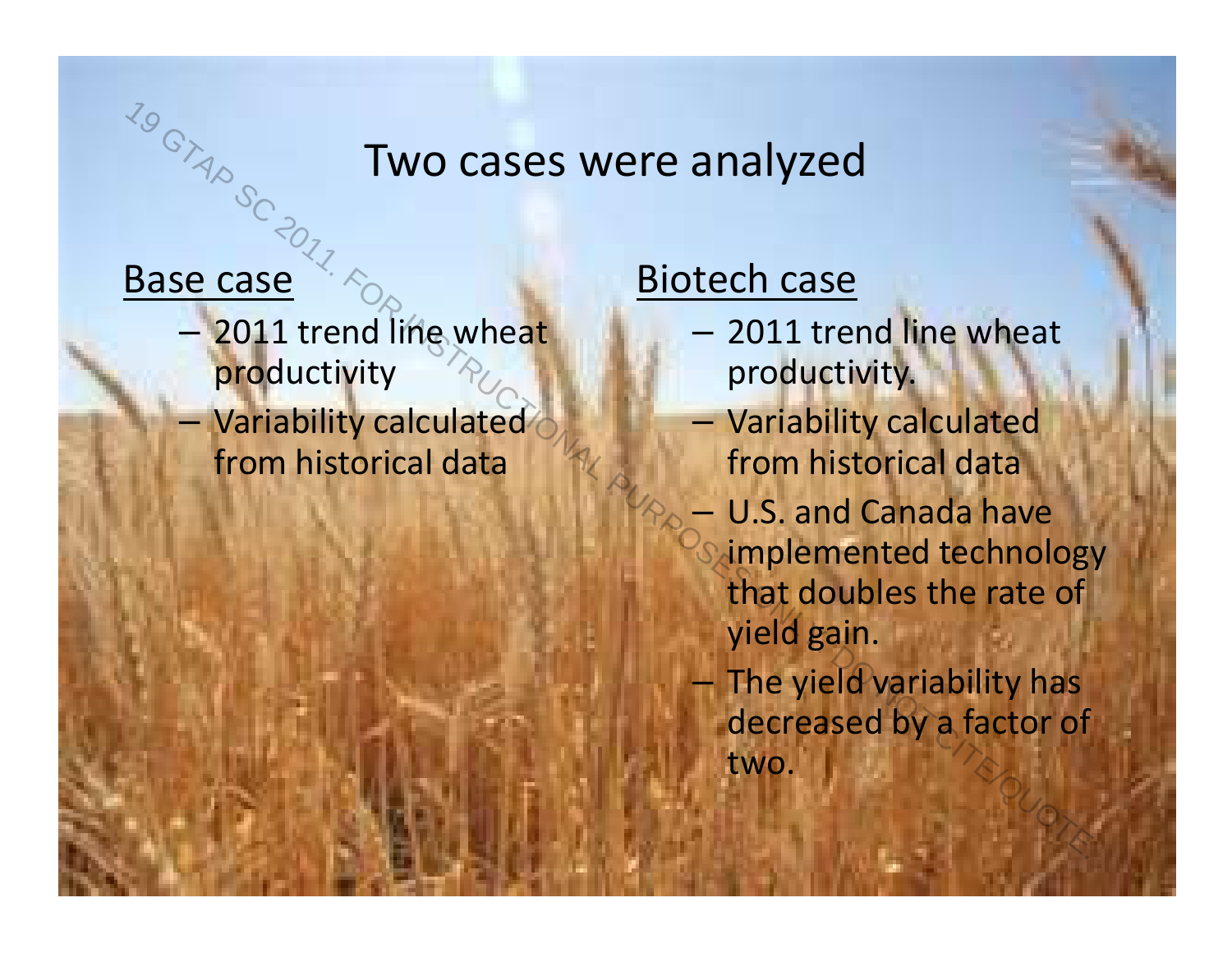# Quantities produced decrease in response to technology shift

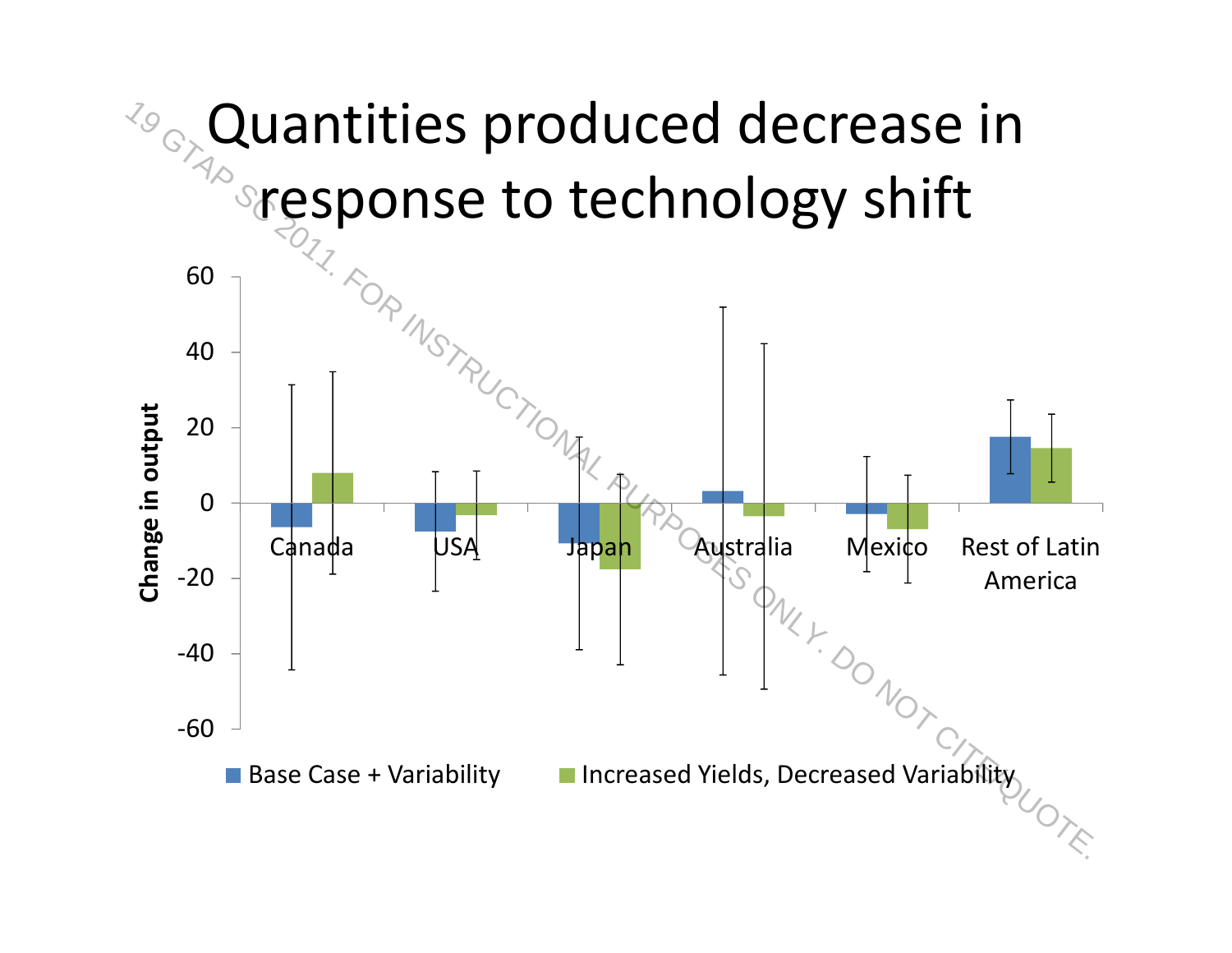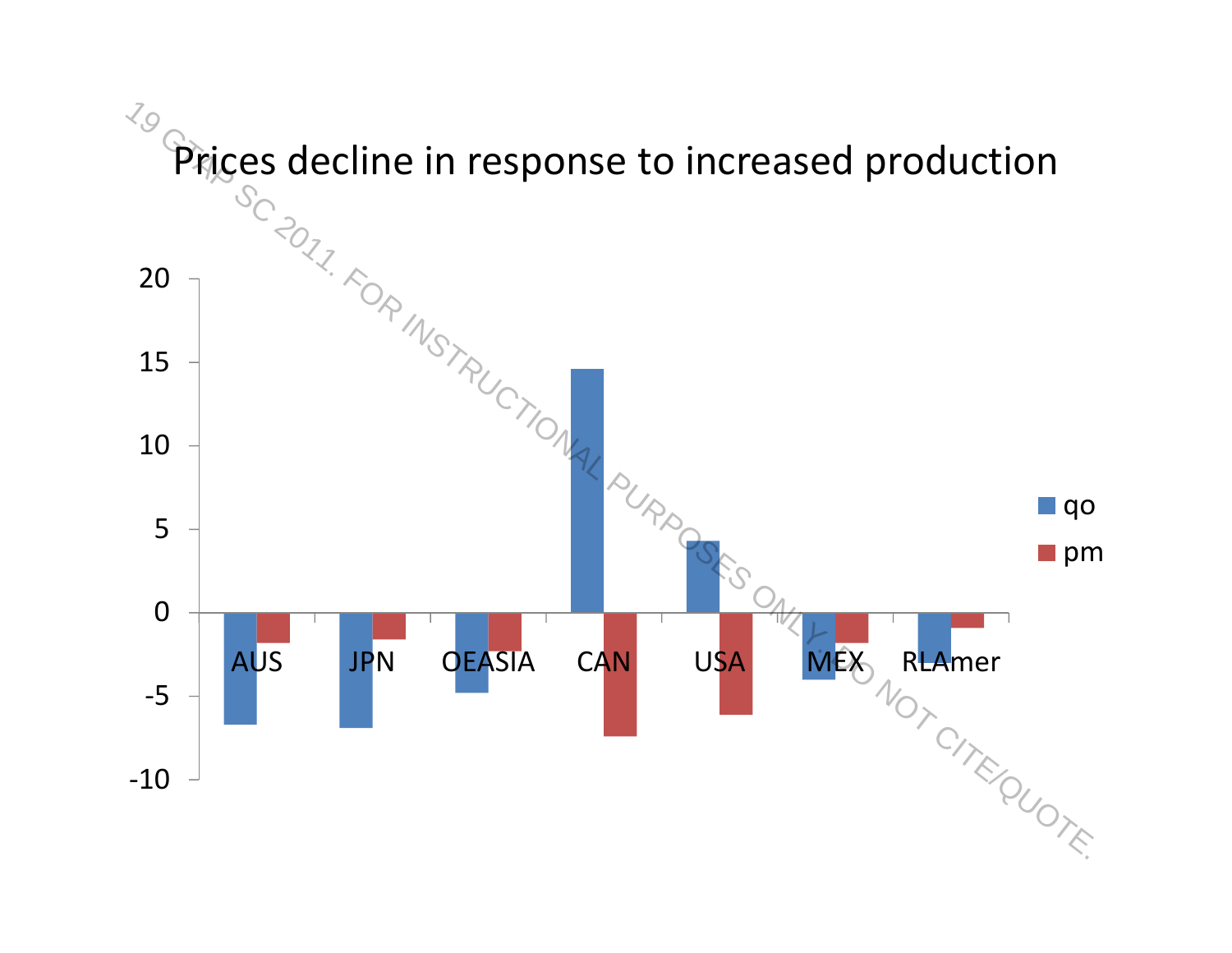